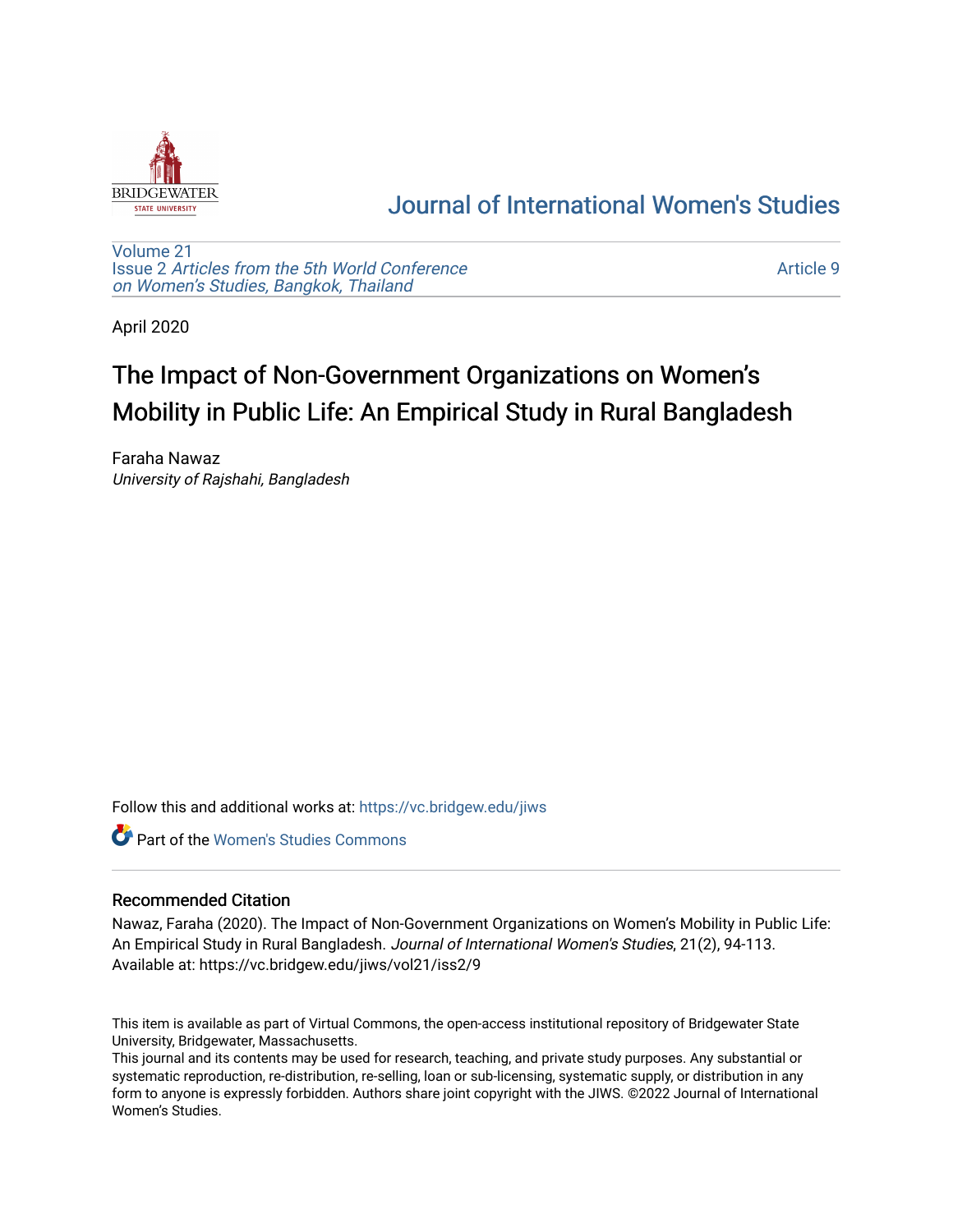#### Nawaz: Impact of Non-Government Organizations on Women's Mobility

This journal and its contents may be used for research, teaching and private study purposes. Any substantial or systematic reproduction, re-distribution, re-selling, loan or sub-licensing, systematic supply or distribution in any form to anyone is expressly forbidden. ©2020 Journal of International Women's Studies.

#### **The Impact of Non-Government Organizations on Women's Mobility in Public Life: An Empirical Study in Rural Bangladesh**

By Faraha Nawaz<sup>[1](#page-1-0)</sup>

#### **Abstract**

The article aims to analyse the impact of Non-Government Organizations (NGOs) on Bangladeshi rural women's mobility in the public domain, since this is an area that is generally only frequented by men whilst women are confined to their own home and neighbourhood. In other words, the author explored how and to what extent, NGOs have brought changes to women's freedom of movement in the public sphere. The author was influenced by the existing literature that portrays Bangladesh as a country that is characterized by poverty, patriarchy and inequality, where there is no tradition of rural women participating in the labour force, and where women's mobility is severely restricted. In this study, the indicators of women's mobility were explored that include women's movement in various public places such as market, medical centre, children's schools, and cinema. By conducting series of in-depth interviews and Focus Group Discussions (FGDs), the author collected primary data from rural women and their husbands through purposive network sampling. Secondary data was collected from the contemporary literature regarding women's freedom of movement globally in general and Bangladesh in particular. By analysing empirical data, the article confirms that rural women's participation in microfinance program of NGOs have enhanced their mobility in different ways. However, the women who had education and training had more mobility in public life since those women utilized the benefits of NGO programs more effectively. Surprisingly husband's education, occupation and exposure have no positive impact on women's mobility.

*Keywords*: women, mobility, education, public life, development NGOs, women's mobility, women in Bangladesh

#### **Introduction**

The significance of this paper is both theoretical and practical. By exploring one of the most important dimensions of women's empowerment—women's freedom of movement—it adds to current knowledge and offers insights into feminist activism toward women's liberation and equality. The paper was presented as part of a panel at the World Conference on Women's Studies, 2019 that explored the diverse nature of women's activism and solidarity in an effort to build global awareness of women's movements for social change. In addition, the findings of the study will be useful for both policymakers and NGOs in the formulation of innovative and useful strategies that will help improve the efficiency and effectiveness of NGO operations in general and microfinance in particular. [2](#page-1-1)

<span id="page-1-0"></span><sup>&</sup>lt;sup>1</sup> Dr. Nawaz is an Associate Professor Department of Public Administration, University of Rajshahi, Bangladesh faraha.nawaz@gmail.com

<span id="page-1-1"></span><sup>&</sup>lt;sup>2</sup> Women's participation in microfinance is a catalyst that has sped up social change within society in general and particularly within the lives of women. Women respondents commented that their mothers' lives were more confined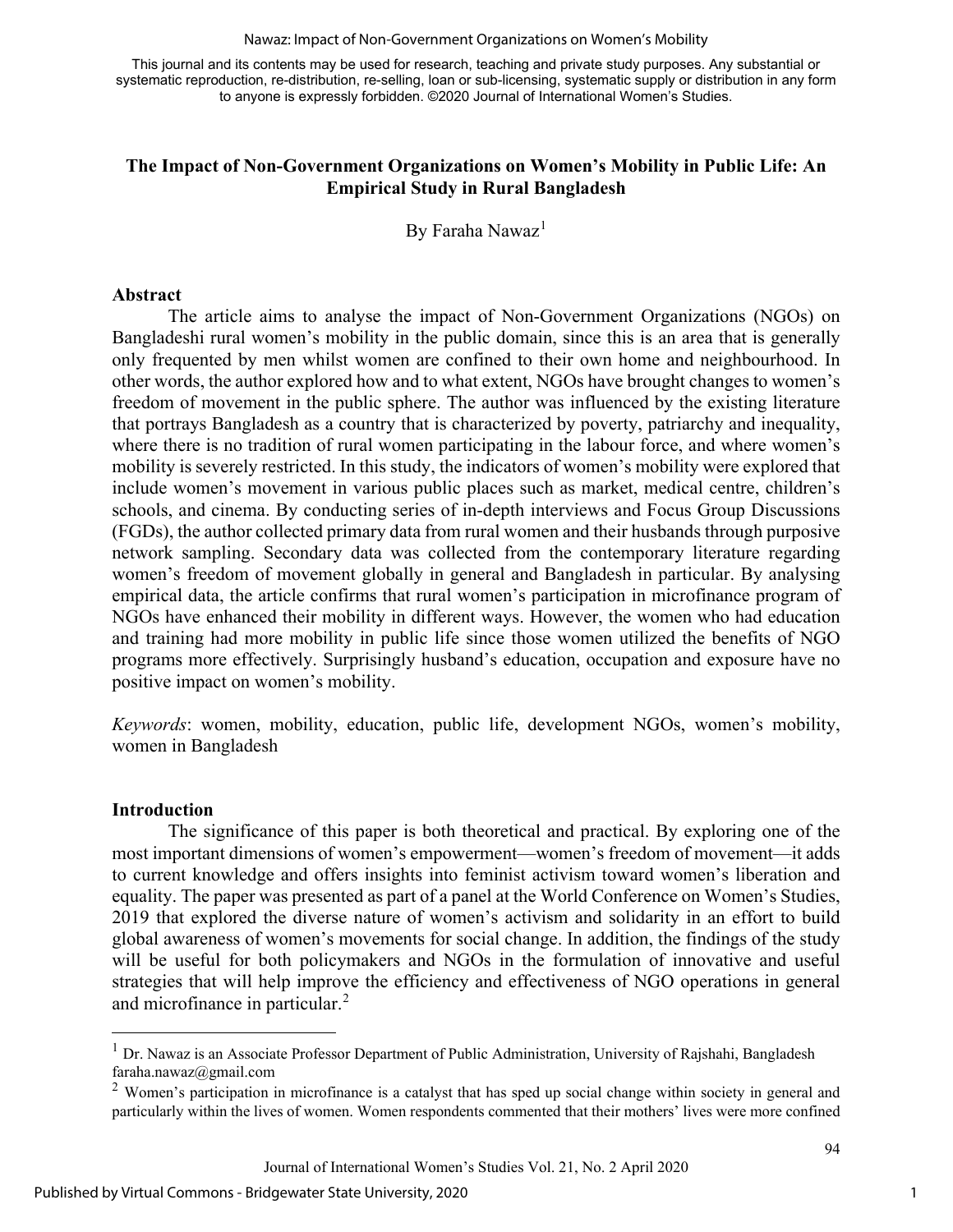Positive views are held by researchers such as Rahman  $(2010, p. 44)$ , who argue that microfinance<sup>[3](#page-2-0)</sup> has appeared as a new paradigm through which NGOs have supported the empowerment of poor women by considerably expanding their activities through strategies such as group formation, credit delivery, savings, insurance, training, and advocacy. Nevertheless, The 'pessimistic' researchers, academics and practitioners argue that microfinance has not empowered women recipients and has not led to a sustainable transformation in their lives (Sobhan, 1997Bangladesh has long been the home of microfinance enterprise as a strategy to integrate women into public life; however, 40 years since the creation of the Grameen Bank and the development of microfinance women are still in subordinate positions. However, the paper offers some solutions to this entrenched problem. I argue that changes are occurring and radical changes from male dominance in the society to gender equality will not happen overnight. There has been a process of shifting from the wife being marginalized with the husband exerting dominance, towards a more actively shared role by both in household.

The policy recommendations could also be useful for microfinance providers to redesign their programs into packages that bring long-term benefits for women in Bangladesh. I trust that the issues, factors and policy suggestions expressed in this paper will open up a new dialogue among government, media and NGO officials and hopefully lead to the introduction of desirable and comprehensive policies that increase the empowerment of women in Bangladesh. The current microfinance policy is being criticized regarding design and structure of the program. Interest rates forced savings policies and inflexible repayment systems are some of the pitfalls of current microfinance policies. The current policy also does not address financial literacy and training programs and credit plus approach that includes other complementary services such as health, education, and legal aid that will foster more sustainable and complete life changes for marginalized women. It is hoped that this new research could also be beneficial for academics and researchers who are keen to explore further, the field of women's empowerment especially in the context of microfinance

Bangladesh is characterized by gender inequality. This is not unique to any particular region or country, but it sometimes takes on different forms that result in different consequences. The gender norms and practices that prevail in a patriarchal country like Bangladesh keep women isolated from the outside world. This is a country that restricts women to undertaking purely reproductive roles or sometimes productive roles that can be carried out largely within the home. Women's domestic and family work is essential, yet it is unpaid, ignored and rarely considered to be of the same value as work that is primarily undertaken by men (Efroymson et al., 2007, p. 28).

Although some urban women of Bangladesh have freedom of movement due to their financial capacity and social class, the general scenario for the majority of women is different. The most marginalized women have either no or significantly less freedom of movement, because of

than theirs. They also confirmed that their own lives were comparatively more confined prior to their participation in microfinance groups. The field study revealed that women's participation in group meetings in particular, improved their ability to move more freely outside their homes into their immediate neighbourhood. This freedom eventually led to their ability to visit other neighbourhoods, the village markets or the hospital if necessary. Thirty-five percent of the women respondents reported visiting different places out of their village to attend economic, social and legal training offered by NGOs. This initial independence gradually increased their self -confidence and gave them the courage to visit other public places. Their movement in the public domain is now increasingly being accepted by their family members and society in general. This is how I argued that participation in microfinance improves women's mobility in public life.

<span id="page-2-0"></span><sup>&</sup>lt;sup>3</sup>Currently microcredit has changed into microfinance due to its wider dimensional functions which include a wide range of financial and organizational services.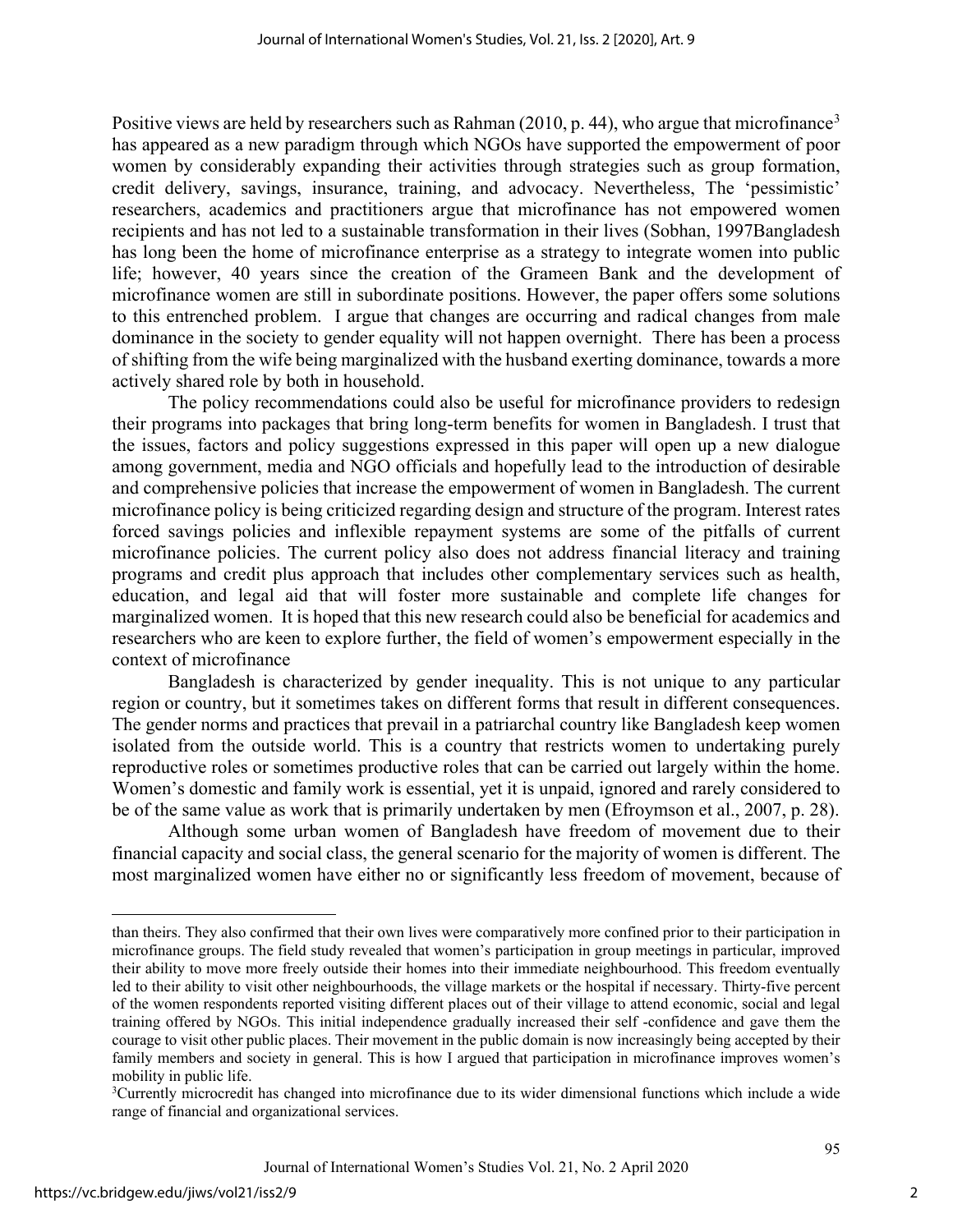their financial incapacity and low social status. Within the parameters of my research, I tried to understand and explore information about the mobility of most marginalized women in their families and outside their home as well as any changes in their attitude and activities following their involvement in microfinance programs. I investigated the respondent's views regarding changes they experienced following their involvement in microfinance, any positive and negative impacts microfinance had on their life transformation and what was needed to make the program more client oriented.

In Bangladesh, women are raised with messages that convey their lack of value and capability in comparison with men. The patriarchal culture and social norms place them in a position of subordination and oppression in their families, neighbourhoods, and communities. Their upbringing trains them to be good mothers and wives and to perform all household chores perfectly. Bangladesh is a classic patriarchal society where women are expected to live and stay in their husbands' homes when they marry. This is often a long distance from where they were born and grew up, and they are treated with very little respect (Kabeer et al., 2013, p. 2). Thus, women in Bangladesh are underprivileged and oppressed, not only by the family but right up to the state level, and this is totally unacceptable.

Gender equality and women's empowerment are not only a development issue but also a human rights and social justice issue. The overall development of a country is not possible without gender mainstreaming. Women comprise half of the total population of Bangladesh with a male to female ratio of 1.003:1and the development of the country will not progress unless they are fully involved in the development process (Goswami, 1998). In order to be rid of the curse of poverty and to progress development, male supremacy and the oppression and domination of women needs to cease and strategies must be put in place to advance the empowerment process from the household to the state level. One of the experimental tools being applied to empower women are microfinances developed by NGOs in Bangladesh.

There is a significant literature on the topic, which I will briefly discuss. Whilst many studies have already been undertaken in the area of microfinance, very few have focused on its impact on women's mobility which is one of key indicators of women's empowerment. Whilst I agree with researchers who put forward both positive and negative arguments regarding microfinance based on their empirical research, it is timely to strengthen and extend the current debate and discourse.

One of the indicators of women's empowerment is women's mobility in public life. Traditionally, women have been denied participation in public life in Bangladesh due to restrictions on their mobility. Poverty, patriarchy and inequality are core reasons for restricted mobility. Also, women rely more on public transport than men; however, public transport is not available in many regions or at night, and women's fear of crime is high. This hampers women's mobility and their experiences of grocery shopping, education, leisure activities, the labour market, public meetings, voting, and more. A lack of mobility generally confines women to their home and neighbourhoods. When public life is restricted, this denies women's political participation. It silences their voice, and engagement in the public sphere on societal concerns affecting their mobility. Women's freedoms have, and still is in many respects, governed by men and of patriarchal dominance. In considering Bangladesh as a country in gender transition, the current study aimed to explore the role of development NGOs in changing women's participation in public life (Malhotra et al. (2002).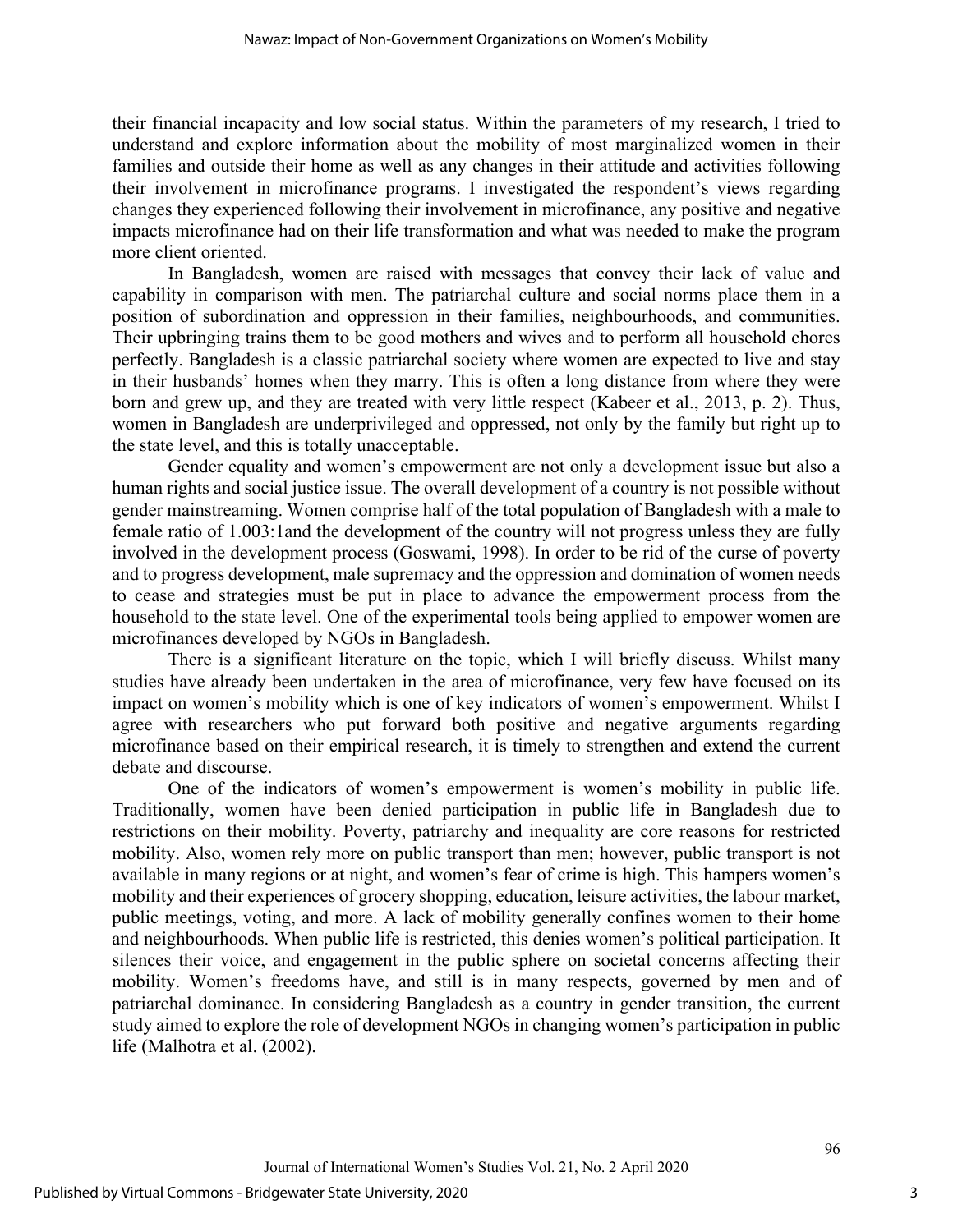#### **Theoretical key concepts**

#### *NGOs in Bangladesh*

As Bangladesh is a largely rural country, the overall development of the nation will never be possible without ensuring the economic and social development of its rural women. The majority of the women in rural Bangladesh live in abject poverty, with only a few having access to various types of rural enterprises that can help them to break out of their inhumane economic conditions (Sultana, 2006, p. 1). The Government of Bangladesh is faced with numerous challenges, but the institutional mechanisms to deal with these challenges are weak and ineffective. This situation has fostered the emergence of non-government organizations (NGOs) that have provided services to assist Bangladesh to address two basic issues, i.e. poverty alleviation and women's empowerment (Begum, 2003, p. 5). The emergence and growth of the NGO sector is a significant phenomenon from the viewpoint of development in Bangladesh and it is estimated that approximately 45,000 NGOs are registered through the Ministry of Social Affairs (Gauri & Galef, 2005, World Bank, 2006 cited in Siddiquee & Faroqi, 2009, p. 248). Although NGOs have been working since the end of the British colonial period, their work was initially only to provide relief and rehabilitation. This gradually shifted to welfare programs, as discussed below.

Since the Bangladesh Liberation War of 1971, there has been a significant shift. This ninemonth war devastated the country, causing extensive destruction to the physical, social, and economic infrastructure. The Government faced the uphill task of providing aid to war-affected peoples and rehabilitating the damaged infrastructure. During this time a number of NGOs emerged to respond to the massive need for relief and rehabilitation activities. NGOs emerged as charitable and voluntary organizations. Over time their activities slowly transitioned from relief and rehabilitation to welfare programs introducing microcredit schemes. These projects followed from community and sustainable systems development, as the Government of Bangladesh did not have adequate capacity to deal with the challenges confronting it. NGOs mostly commenced their involvement by targeting groups of poor people from similar socio-economic backgrounds. Initially the target group was the dispossessed poor, both men and women. Then, in response to the global issue of gender inequality, they shifted the emphasis to providing programs for women only. Gradually, financial sustainability became a dominant issue in microcredit programs when these emerged as a development tool to alleviate poverty via international development agencies such as the World Bank, the United Nations Capital Development Fund, etc. (Rahman, 2010, p. 13).

NGOs have now become the main providers of microcredit. Collateral-free microcredit programs have been the main catalyst for alleviating poverty and empowering women. Today's use of the term 'microfinancing' has its roots in the 1970s when microcredit pioneer, Dr. Mohammad Yunus, introduced the Grameen Bank model. Since then, the NGO sector has achieved remarkable recognition for developing a model of microcredit that introduced collateralfree loans to rural poor women as a key strategy for alleviating poverty (Mahtab, 2007, p. 82). The Grameen Bank also promoted social and financial discipline by emphasizing activities relating to education, family planning and public health through its social and environmental development programs. These activities were aimed at enabling the rural poor to become more productive and improve their standard of living (Kabir, 2002 cited in Siddiquee & Faroqi, 2009, p. 248).

Encouraged by the success of the Grameen Bank, a large number of NGOs such as the Bangladesh Rural Advancement Committee (BRAC), the Association for Social Advancement (ASA) and Proshika, also provided collateral-free small loans to the poor aimed at poverty alleviation in Bangladesh (Mahtab, 2007, p. 82). The BRAC began experimenting with loans to

4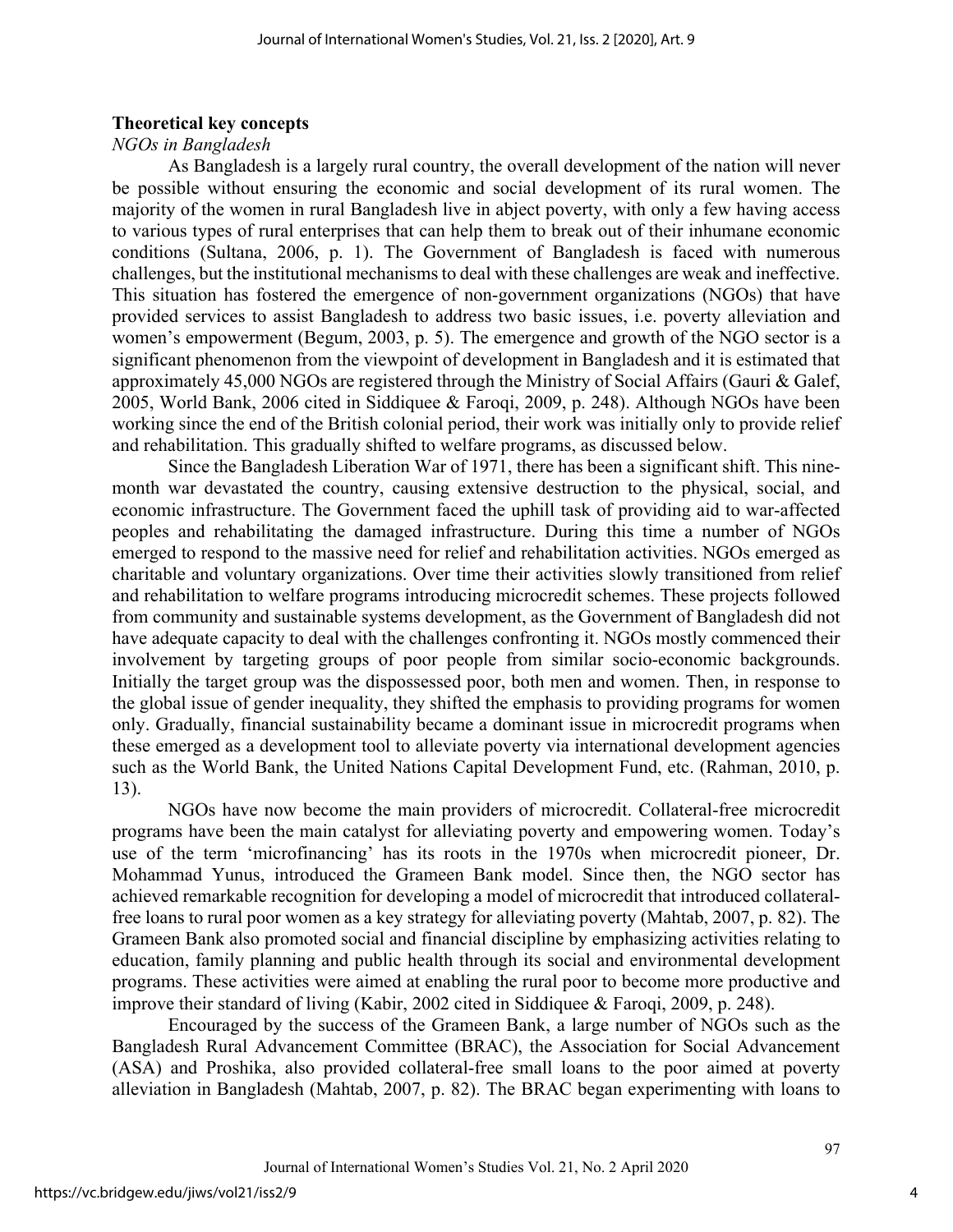poor people, especially women, and gradually the idea was replicated by some local NGOs as well (Begum, 2003, p. 61). The *Palli Karma Shhayok Foundation* (PKSF), a non-profit company created by the Bangladesh Parliament, sponsored credit programs where 82% of the beneficiaries were women. Credit facilities widened the capacity of rural women to become involved in both farming and non-farming activities. Most studies reveal that the credit was mostly used for generating self-employment (Rahman, 1996; Hossain, 1988; Lovell, 1992; Ray, 1987; and Yunus, 1983, cited in Sarkar, 2000, p. 3). This reduced poverty and empowered the women.

Recently, NGOs in Bangladesh have gained acceptance by people as an essential element of the institutional infrastructure for addressing issues related to poverty and the empowerment of women. However, the rapidly increasing number of NGOs in Bangladesh has led to market competition with an emphasis on profit. Financial sustainability has become a significant issue and a major challenge. Today many NGOs are being criticized for charging high interest rates, inappropriate selection criteria for target groups, and inflexible product design and delivery. This has resulted in arguments both for and against the impact of microfinance on women, who are coincidently the target group and service recipients (Mahtab, 2007, p. 88)

The NGO sector in Bangladesh is distinguished by its innovative programs such as poverty alleviation, policy advocacy, education, health, family planning, environmental protection, voting rights and disaster management (Begum, 2003, p. 1). This sector is well known globally for developing innovative microcredit programs. Estimates indicate that microcredit reaches as many as 37% of all Bangladeshi households and around 60% poor households (World Bank, 2006 cited in Siddiquee & Faroqi, 2009, p. 248). NGOs have emerged as a 'third sector', because they have overtaken the Government and the market in the provision of essential services to the vast majority of the poor (Begum, 2003).

The *Palli Karma Shahayak* Foundation (PKSF), the Bangladesh Rural Development Board (BRDB), some government departments and nationalized commercial banks play key roles in providing microfinance in Bangladesh. Some of these organizations (e.g. CDF), maintain networks with NGOs; some (e.g. PKSF) are wholesalers of funds, while others provide loans directly to the borrowers. The Credit and Development Forum (CDF) is a networking NGO which provides customized service and needs-based credit to its member NGOs. There are about 15,000 registered NGOs working in Bangladesh, a majority of which have designated microfinance as their core program (Abed, 2000 cited in Nawaz, 2007, p. 67).

There is a long history of international voluntary assistance to provide welfare services to the poor (Korten, 1991). Although there are thousands of NGOs throughout the country offering microcredit, the majority of microcredit clients are being served by five huge MFIs, namely Grameen Bank, Bangladesh Rural Advancement Committee (BRAC), ASA, *Proshika,* and *Thengamara Mohila Sabuj Sangha* (TMSS). Some local NGOs such as Association for Community Development (ACD), Rangpur Dinajpur Rural Service (RDRS) are also known as active microfinance actors of the country (Mahtab, 2007, p. 82).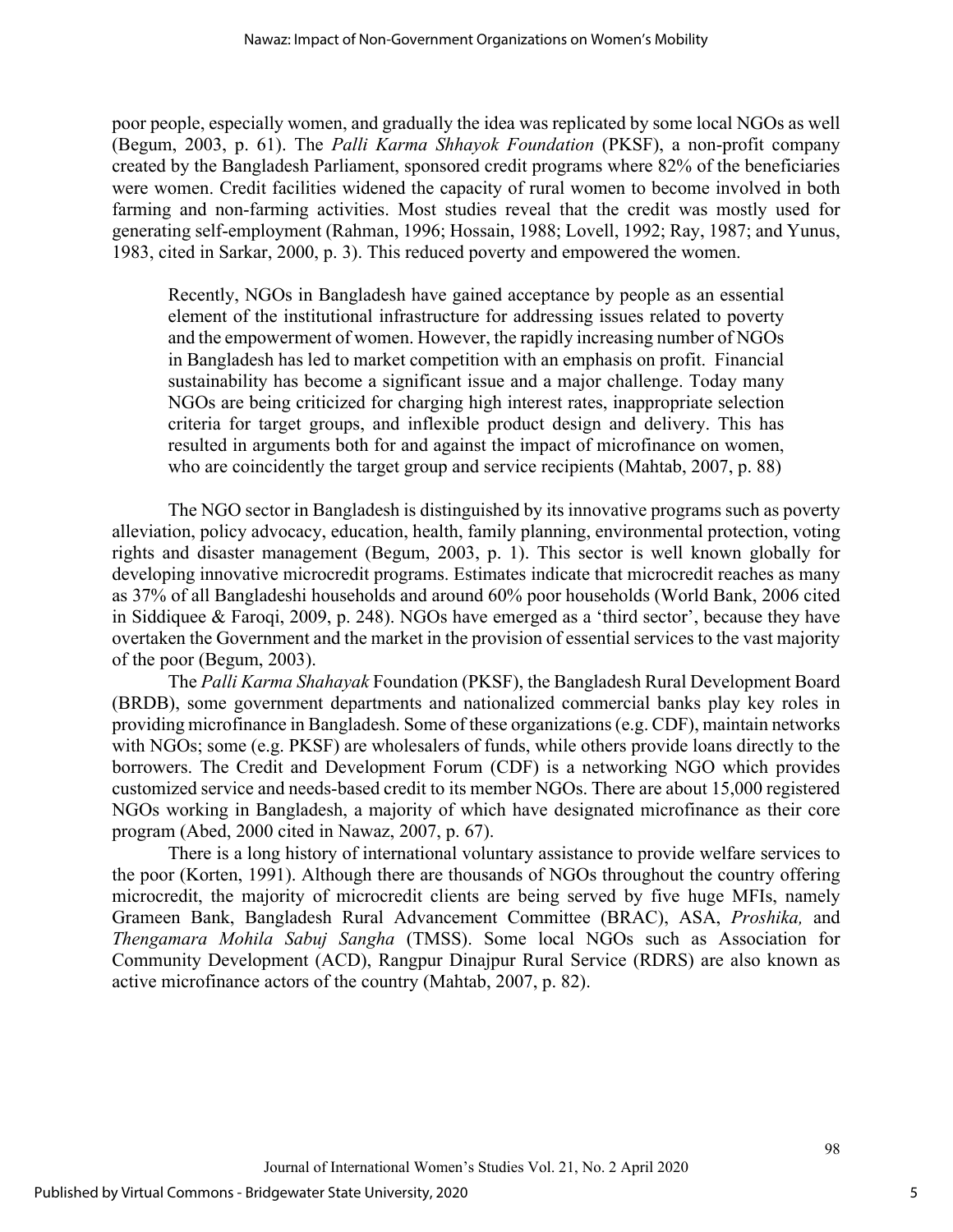#### **Overview of the selected NGO: Association for Community Development (ACD)**

A local NGO (ACD) was chosen for the purpose of this study. The origin, growth, and program operations of ACD have already been discussed. The reasons for selecting ACD are as follows:

- Focus and approach: The mission of ACD is to work with the people, especially rural women, whose lives are dominated by extreme poverty, illiteracy, disease and other handicaps. ACD strives to bring positive changes to women's lives and they mostly focus in rural areas.
- Functional Coverage: through implementing different programs, the ACD endeavours to integrate poor people, especially women, into the prospective mainstream of sustainable development. The ACD has been selected due to its diversified activities in the village selected for the study.
- Period of operation and area of my research interest**:** ACD targets the participants in rural areas, especially women, and have been providing long-term support in the Rajshahi district where the study was carried out.

ACD is a grassroots human rights-based NGO. Since 1989, it has been working with disadvantaged vulnerable groups and victims of violence, especially women and children, advocating for their human rights and social justice. It was established by Salima Sarwar, who is the Executive Director, and it is one of the most popular NGOs in the Rajshahi district of Bangladesh. It launched its activities in this region and then gradually extended its programs to other parts of the country (Annual Report, 2011, p. 7). In past years, ACD has undertaken a number of programs and activities based on the lessons learnt through community participation at the grassroots level, particularly through experiences of success, challenges and ways to overcome those challenges. ACD has applied integrated and remedial rights-based approaches in order to move forward their mission of achieving the MDGs and goals of the Poverty Reduction Strategy Paper.

They have been working for the protection of human rights and the political empowerment of women to enhance their access to justice and participation in the decision-making processes that shape their lives, as well as in democracy and economic empowerment of vulnerable and disadvantaged groups of women and children in an effort to reduce poverty. Furthermore, ACD always endeavours to address the underlying causes of violence and injustice by taking developmental actions at the doorstep of vulnerable groups of people. They always try to make the process accessible and participatory, in an effort to attain sustainability of the learning process.

Currently, ACD is working in three divisions: Rajshahi, Rangpur and Khulna Division. In the Rajshahi division ACD works in six districts namely Rajshahi, Naogaon, Chapai Nawabganj, Natore, Bogra, Pabna and Joypurhat. In the Rangpur division, ACD works in six districts, namely Gaibandha, Rangpur, Lalmonirhat, Panchagarh, Thakurgaon and Dinazpur. ACD also works in three districts of Khulna division, namely Jessore, Norail and Satkhira (see picture)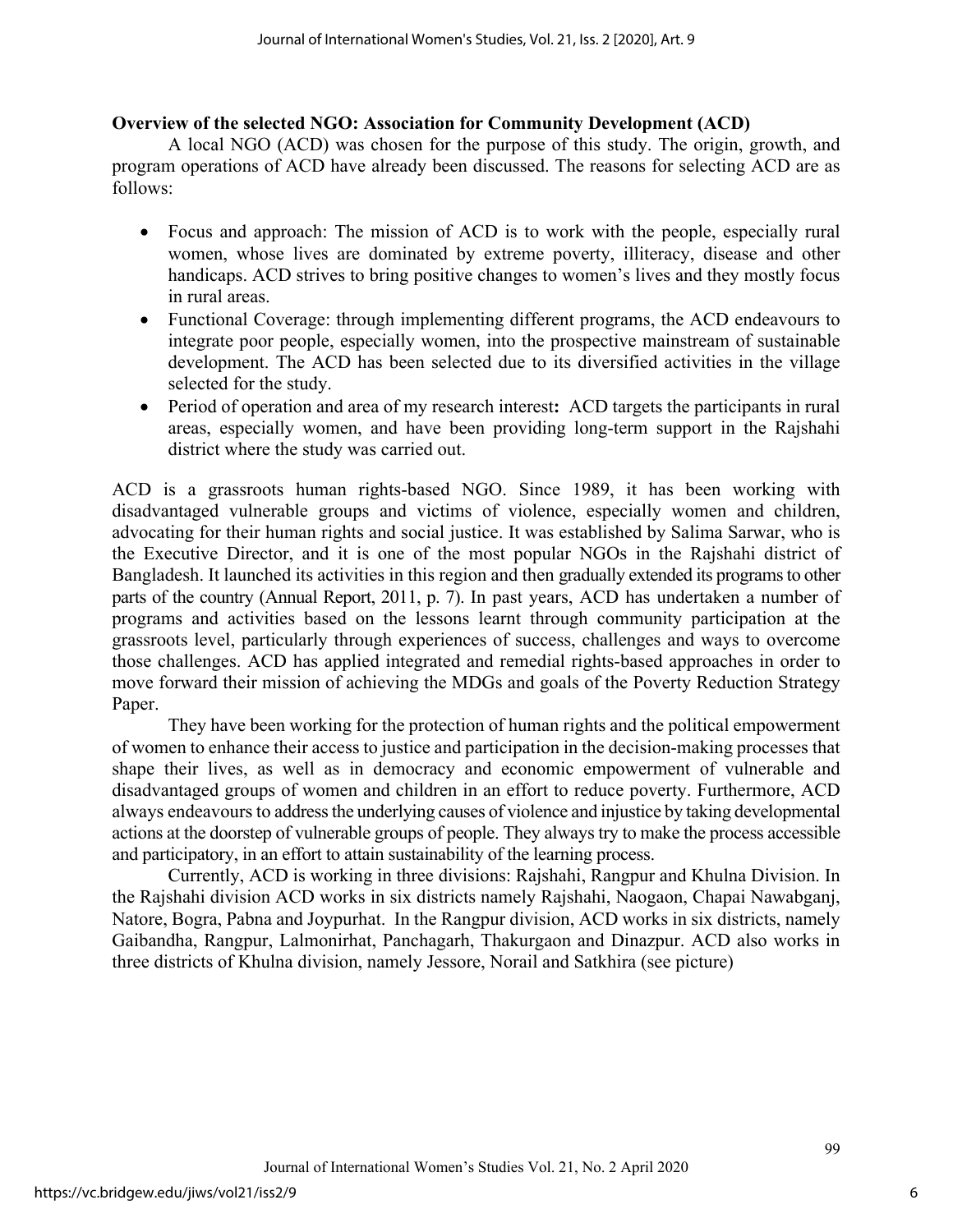

Three divisions: Rangpur, Rajshahi and Khulna

*Source:* Adapted from<http://www.infoplease.com/atlas/country/bangladesh.html>

Although ACD operates in three divisions, as far as microfinance is concerned, the most extensive operations are carried out in Rajshahi division. Since its establishment in 1989, ACD has been primarily concerned about addressing human rights issues. It gradually became aware that, in order to ensure social justice in general and gender justice in particular, there was no alternative but to empower rural women both financially and socially. Social justice can never be assured unless women are provided with equal opportunities to become involved in the development process. As a first step to achieve this aim, it is imperative that women are involved in various entrepreneurial activities to ensure economic solvency. To launch their microcredit programs, ACD applied a PRA tool to select an area of the Rajshahi district and gradually these programs were expanded to take in almost all *Upazila*s of the district. Although ACD is one of the most comprehensive local NGOs operating in the western part of Bangladesh where my study was carried out, its contribution has not been adequately recognized. This has been primarily due to the extensive number of very large national NGOs operating throughout the country.

Since ACD is the most inclusive local NGO in the Rajshahi district as far as microfinance programs are concerned, it is essential to explore the methods and techniques they have applied and to examine how the programs they run have influenced the empowerment of local rural women in the western part of Bangladesh.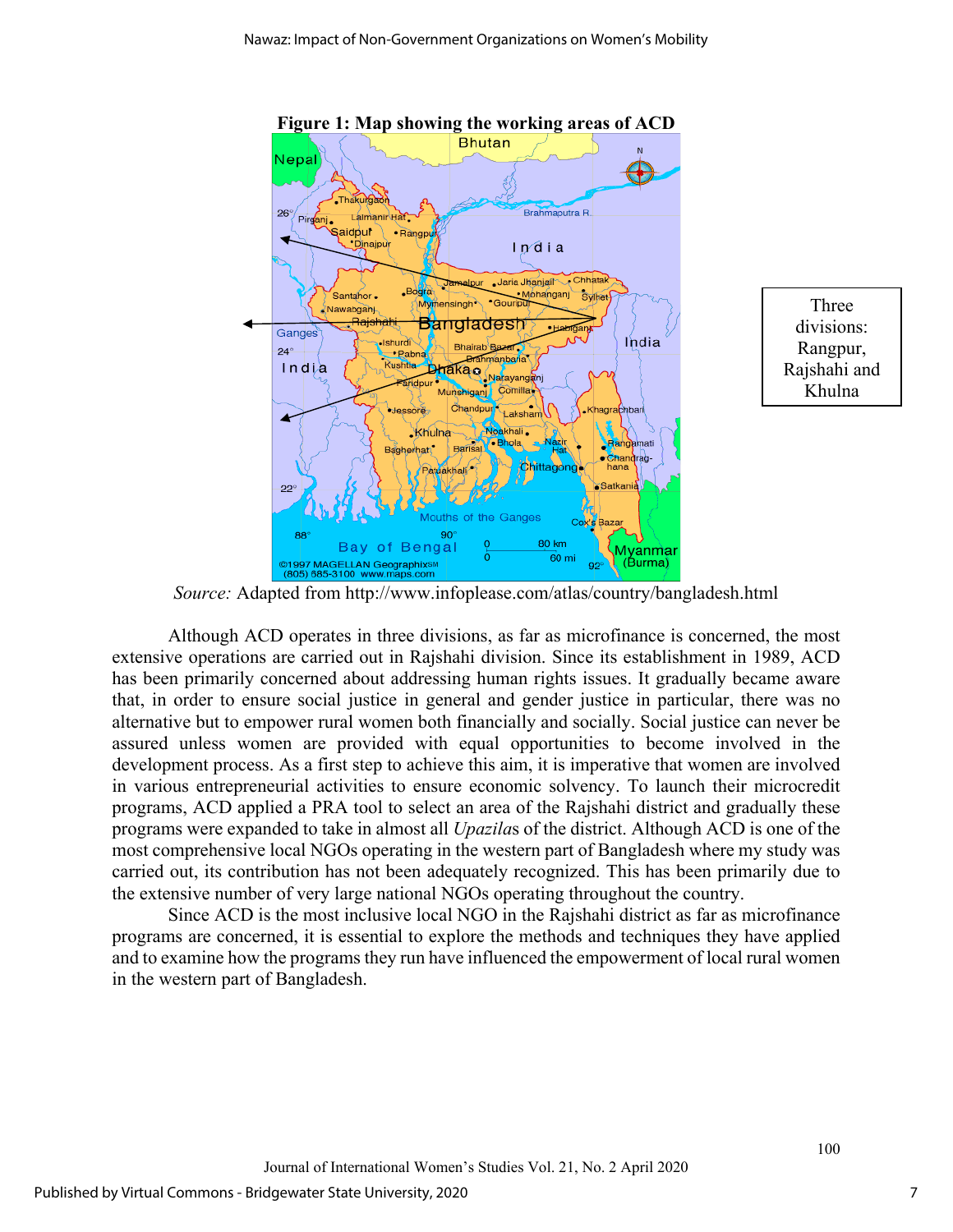#### **ACD at a glance**

Vision: An equity-based democratic and sustainable society which provides human rights, mainstreams gender equality, ensures social justice and good governance and sustainable development.

Mission: To achieve the rights of people especially the rights of victims of violence, disadvantaged and vulnerable women, adolescents and children at grassroots level through improving their socio economic, political and cultural status, ensuring social justice and good governance. *Source:* ACD Annual Report, 2011, p. 1

ACD's activities are broadly based on the following three thematic areas: human rights, institutional management and capacity building, and sustainable development. The concerns of each sector need to be briefly discussed before examining the microfinance program in detail. Since its inception, ACD has worked to extend its areas of intervention to uphold human rights. The organization has undertaken a number of programs and activities based on the lessons learned through community participation at the grassroots level, particularly experiences of success, challenges and ways to overcome challenges faced over the years. Although in ACD's annual report their microfinance programs are included under their sustainable development thematic area, field research visits reveal that microfinance is the foundation of all three thematic areas as it works as a platform to implement other ACD programs.

Primarily, ACD was established to ensure the observance of human rights and create awareness amongst women, adolescent and children. Initially it launched microfinance as a supporting program under the area of sustainable development but within a short period of time, it realized that without providing economic support to the disadvantaged, awareness-raising or social mobilization would be ineffective. For this reason, ACD introduced their microfinance program as a core function of their operations and used it as a basic component for operating other programs. They provide legal support, leadership development and social awareness raising training predominantly to microfinance clients. Their target groups of adolescents are generally the offspring of microfinance clients (Annual Report, 2011, p. 29). In Bangladesh, about 80% of people live in rural areas and half of the population are women. To build a society free from hunger, ACD's operational procedures now include women in the development process, particularly empowering them through income generation activities and employment creation. In an effort to improve the disadvantaged position of women who have less access to resources than men, ACD has made provision for them under the rural microcredit scheme (Credit Manual, 2003, p. 22).

ACD has been operating a credit system for women since 1990 and its aim is to support and empower the most disadvantaged groups of women and adolescents living under the poverty line to be self-reliant. ACD is implementing the program in three different ways: 1) rural microcredit to empower women, 2) Small initiatives credit, 3) Agricultural loan/credit. The credit program has been running in 451 villages of 35 *Union*s at eight *Upazila*s and one Pourashava under Rajshahi, Chapai Nawabganj districts through eight Area Offices (Annual Report, 2011, p. 31). The following table shows the status of the rural microcredit operation of ACD in different years.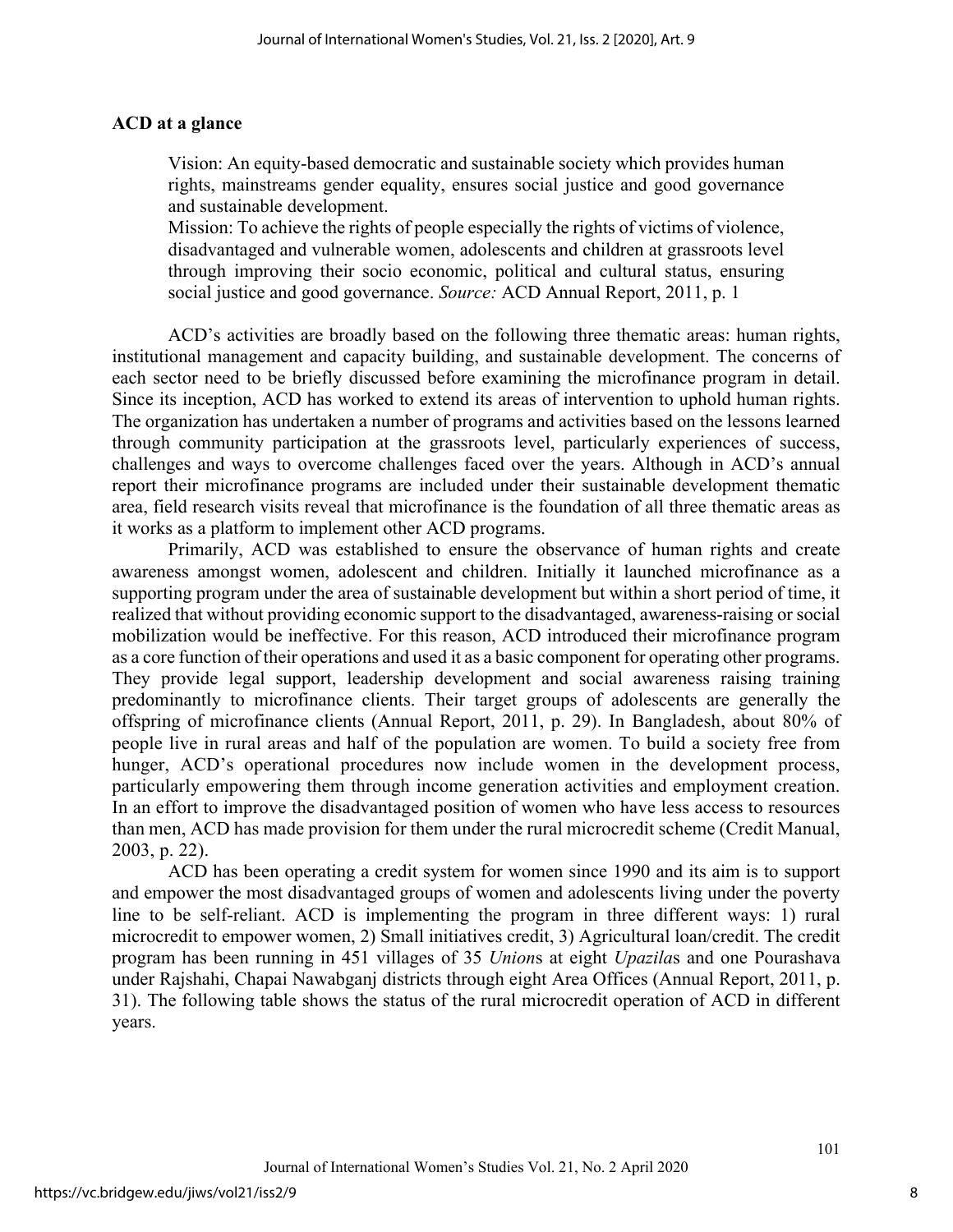| Description                                         | 2006       | 2007       | 2008       | 2009       | 2010       |
|-----------------------------------------------------|------------|------------|------------|------------|------------|
| Total<br>number of<br>women<br>groups               | 810        | 1,028      | 1,028      | 1,130      | 1,206      |
| Number of<br>group<br>members of<br>women<br>groups | 20,250     | 25,700     | 25,700     | 28,250     | 28,995     |
| Number of<br>credit<br>receivers                    | 2,710      | 3,209      | 4,359      | 5,134      | 5,154      |
| Savings<br>(Taka)                                   | 5,701,723  | 6,302,158  | 7,966,982  | 9,837,021  | 10,750,929 |
| Distribution<br>of credit<br>(Taka)                 | 20,687,000 | 28,819,000 | 52,784,000 | 64,600,000 | 31,476,000 |
| Credit<br>(Taka)                                    | 10,737,959 | 15,536,627 | 29,156,376 | 35,962,422 | 33,177,960 |

**Table 1: Rural microcredit for women** (*Source:* ACD Annual Report, 2011, p. 31)

The table demonstrates that ACD has grown in terms of microcredit operations over the years. The data reveals that the number of women's groups, credit receivers, savings and disbursement of credit have expanded over the last five years. No research appears to have been conducted on the microfinance program of ACD to reveal the untold stories surrounding the credit program and its impact on borrowers. Hence, it was logical for me to select ACD as an instrumental case study for my research. However, the aims of both NGOs to provide credit to the disadvantaged are more or less same.

#### **Background of ACD**

In the case of ACD, the officials conduct a socio-economic survey of the prospective area before starting a new branch. The target groups of ACD are those who have less than five decimetres of land, earn money through labour, and are permanent residents of the selected villages. The most important step for operating a microfinance program is 'area selection'. The more senior personnel and the microfinance project officials participate in choosing the project area. The success of the microfinance program is dependent upon pragmatic area selection to ensure the provision of the right services to the right people. ACD believes that a beneficiary is unable to change their overall life circumstances without possessing the capacity to save. Therefore, it is important to encourage a savings tendency among members in addition to providing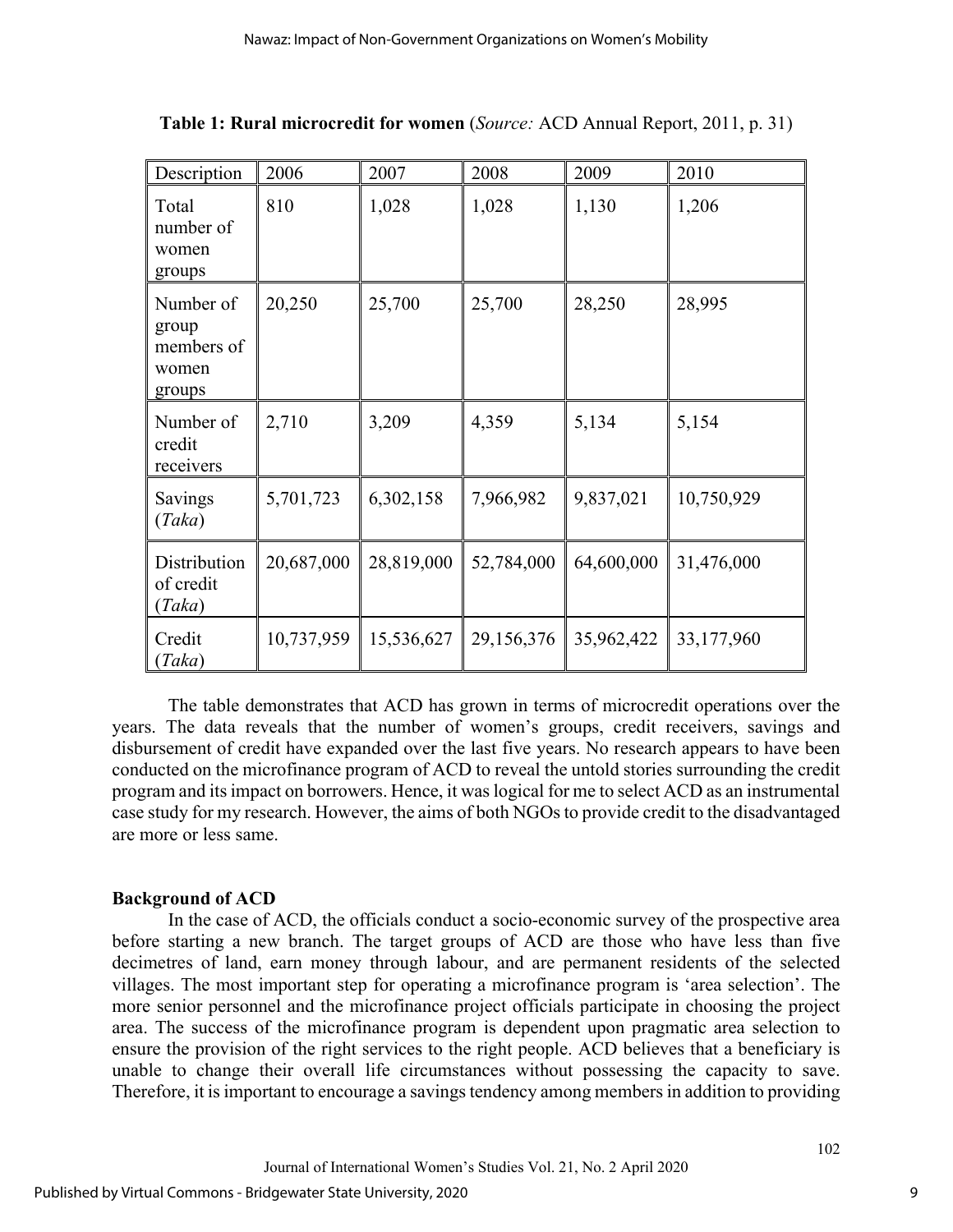a loan. ACD created a group called *samity* to achieve their goal on a broader scale (Credit manual, 2003, p. 6).

Before launching the area office in Charghat *Upazila*, important information needed to be obtained concerning issues such as communication, geographical position, the number of disadvantaged families in a particular village, their occupation and the diversity of activities carried out by other NGOs in the same village. In stage two, the respective officials of ACD talked with the local leaders of the village, made contact with public figures and visited the homes of disadvantaged families to determine their socio-economic circumstances. They recorded their findings on a basic information sheet. In the third stage, the respective officials of ACD made acquaintance with selected families to advise them about ACD's mission, vision, goals and ideology. ACD tried to gauge their understanding about *samity* and their willingness to participate in *samity*. In stage four, the involved officials prepared a list of interested members after discussing with them the programs of ACD, regular savings, the advantages and disadvantages of loans, weekly meetings, loan repayments, procedures for saving, withdrawals and investments. In stage five, they finalized the list of interested members and prepared a list of dates, times and locations for weekly meetings (Interview with area manager).

Field investigation revealed that ACD follows a sound process for the provision of loans, with the Director of ACD having the ultimate authority to approve a loan proposal. The field organizer monitors the loan applicant's need for credit and determines whether the credit will be used in income-generating activities. A member can apply for a loan two months after commencing membership. The conditions for acquiring a loan depend on the member's presence in *samities,*  and their relationship with other members, etc. All members have to sign a declaration when applying for a loan and this must be countersigned by the *samity* leader and field organizer. The field organizer then prepares a loan proposal that is countersigned by all members and also includes a recommendation from the *samity* leader. The proposal is then submitted to the branch manager or respective authority. The branch manager examines the loan proposal and forwards it to the appropriate office. The field organizer examines the validity of the loan proposal again at the field level and makes a recommendation to the relevant authority for final approval.

#### **Women's Mobility**

In Bangladesh, women are the most disadvantaged group and often they are the victims of exploitation. As previously noted, this is a country where there is strict control over women's sexuality and their mobility in the public domain. The principles of inheritance are patrilineal, and men always come first in matters relating to property and lineage. In this male-dominated country, a significant number of women are discouraged from engaging in productive activities because of gender specific barriers, such as social unacceptability and limited mobility (Parvin & Akter, 2002, p. 18). The socio-cultural dimension of empowerment encompasses women's decision-making agency, women's mobility in the public domain, their ability to meet strategic gender needs and women's changed perception and reaction towards spousal violence against women. These concepts have been adapted from Kabeer (1996) and Moser (1993 cited in March 1999) and Malhotra et al. (2002). The paper demonstrates the indicators of women's mobility in the public domain include women's freedom of movement in the community, for example, mobility in market, medical and outside the village. Market refers to the place where women go to purchase goods; medical means hospitals where women go for treatment; and outside the village refers to their ability to go to the cinema, restaurants, relatives' and friends' houses outside their village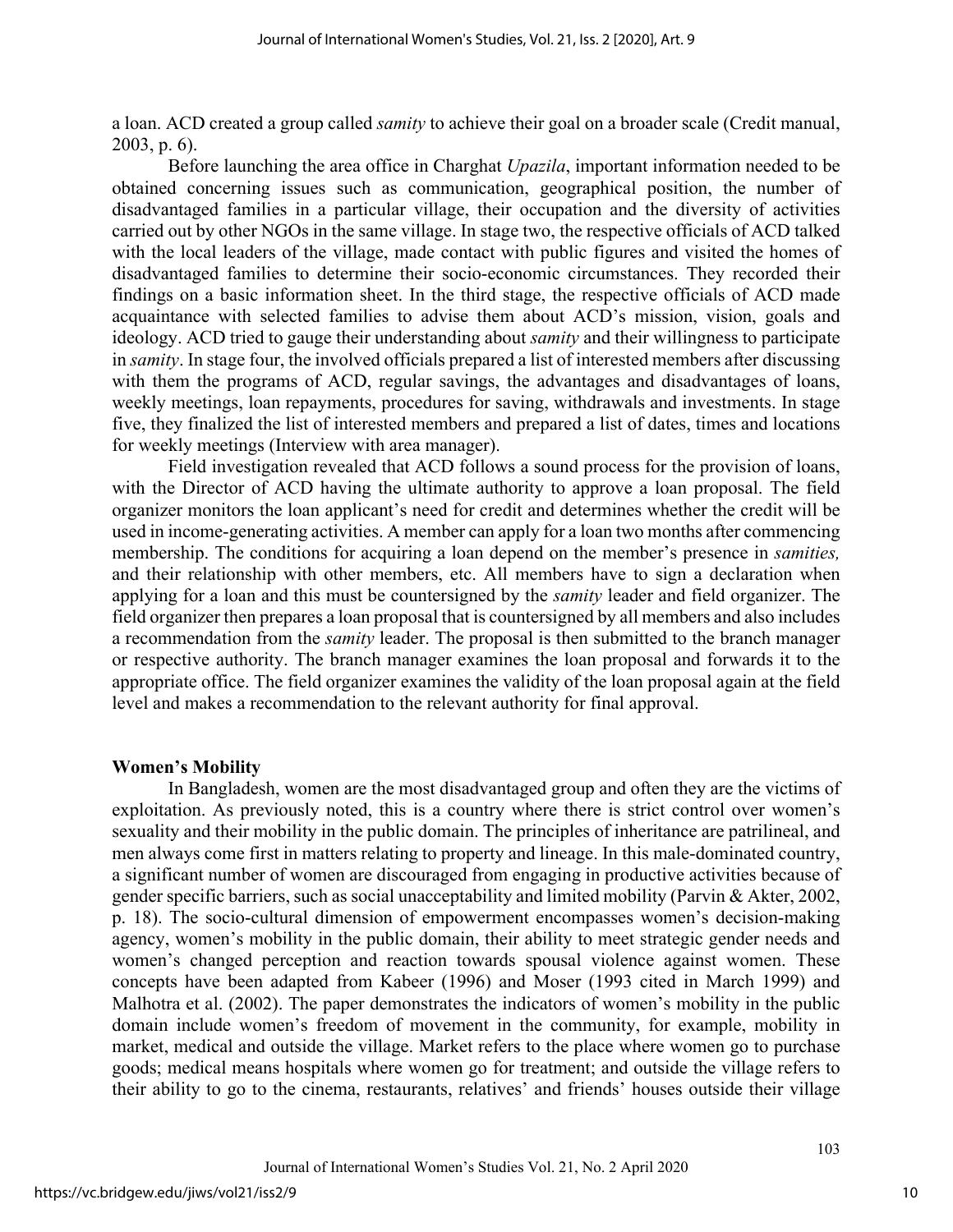arena. The indicators have been taken from Kabeer (1996 cited in March 1999), Hashemi et al. (1996) and Malhotra et al. (2002).

#### **Methodology**

Within the parameters of my research, I tried to understand and explore information about the role of women in their families and outside their home as well as any changes in their attitude and activities following their involvement in microfinance programs. I investigated the respondent's views regarding changes they experienced following their involvement in microfinance, any positive and negative impacts microfinance had on their life transformation and what was needed to make the program more client oriented. The auto-ethnographic approach enabled me to obtain essential data from my respondents. I had no relationship and no conflict of interest with the participants. I made my position very clear to the respondents within the context of the study. I interviewed participants and drove the research process personally. The research has no specific cultural or religious focus, although I acknowledge that participants were mainly from the Islamic religion as it is the dominant religion of Bangladesh. I did not face any religious conflict while collecting data as I also belong to the same religion.

As Denzin and Lincoln (2000) argue, auto-ethnography examines the culture or sub-culture that the researcher is a part of, and researchers use their own experiences reflexively to look back on the self and look more deeply at self-other interactions (p. 739). Reflexive ethnography, therefore, enabled me to use our own world view, experience and self-consciousness to explore and understand the research site and participants. As an academic researcher in Bangladesh, I have had previous experience conducting research with a similar participant category and I also have background knowledge and familiarity with the culture to address any possible issues. My personal experience became important primarily by shedding light on the culture under study. My research ranged along a continuum, beginning with research from our own experience to ethnographies where our experience was actually studied along with that of the other respondents. My own experience became the focus of my investigation. Lastly, the following quote from Ellingson and Ellis (2008) resonates with me as they wisely stated that "whether we call work auto ethnography or ethnography depends as much on the claims made by authors as anything else" (p. 449). The following diagram reveals the sources of data of the study.





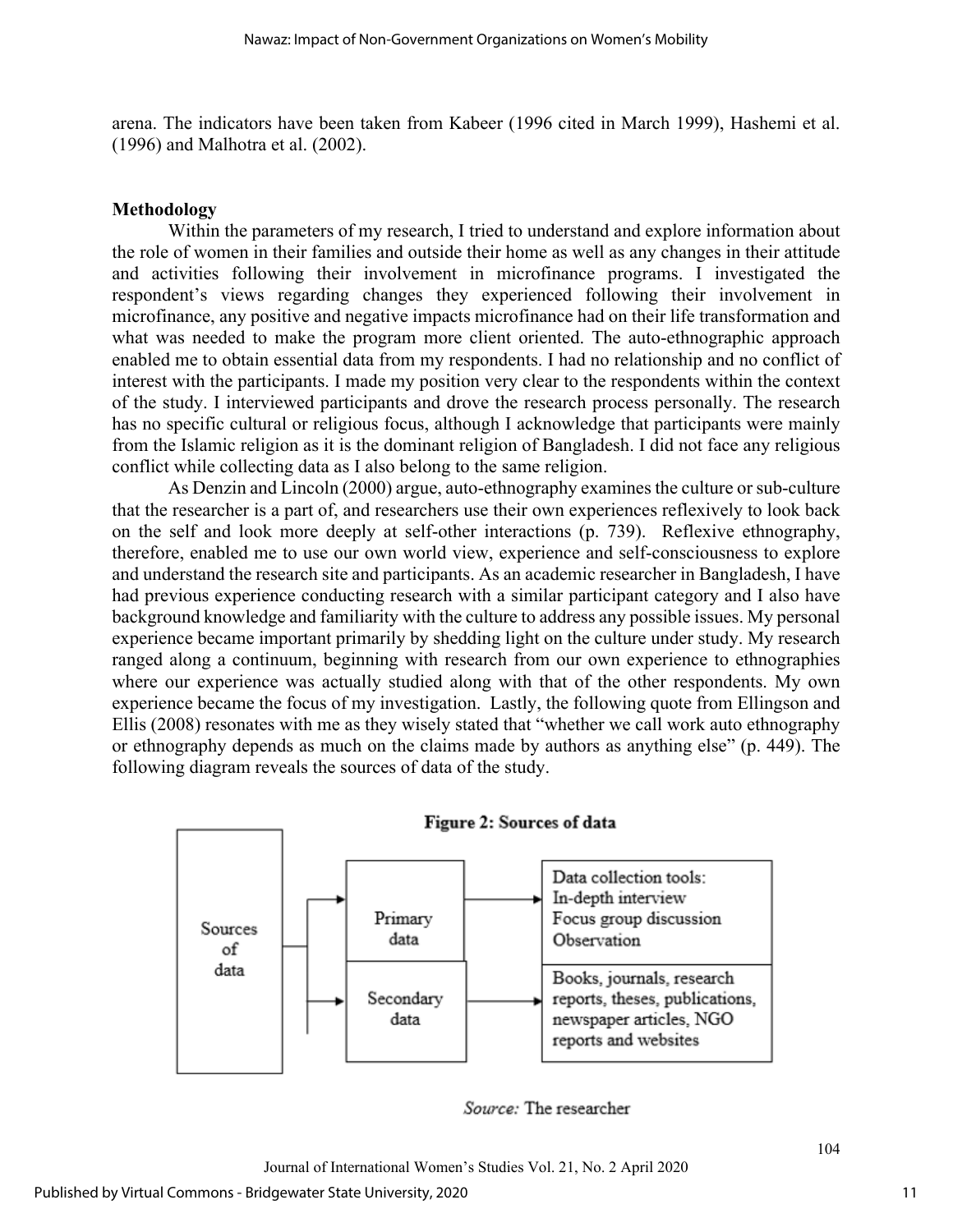This study is entirely based on qualitative research methodology. Data were collected through in-depth interviews, focus group discussions and observation. All these will be elaborated in the research methods and data collection tools section. Secondary sources of the research include books, research reports, journals, theses, relevant publications, reports of NGOs, daily newspapers and relevant websites. The study was conducted in village Jamira under Puthiya Upazila. Thirty women and 10 husbands took part in a series of in-depth interviews. Interviews focused on the outcomes of women's engagement in NGO programs aimed at women's empowerment and increasing participation in public life.

#### *Profile of Jamira village*

The village of *Jamira* is located in *Belpukur* Union under *Puthia Upazila*, Rajshahi. There is a primary school, a local market, two high schools, one mosque, and one madrasa. The economy in Jamira village is agriculture based and occupies 357 acres of land of which 145 acres include cultivable land.[4](#page-12-0) The following table shows the total area, number of households, population and literacy rate by sex and the locality name in the selected *union*<sup>[5](#page-12-1)</sup> and village.

|                  | Belpukur Union                                | Jamira village                       |
|------------------|-----------------------------------------------|--------------------------------------|
| Area in<br>acres | 5,600                                         | 455                                  |
| Household        | 8,500 (approximately)                         | 500 (approximately)                  |
| Population       | $16,230$ (men) + 14,330 (women)<br>$= 30,560$ | 1050 (Men) + 920 (women)<br>$=2,530$ |

**Table 2: Area, household, population and literacy by sex and locality** 

*Source: Union Parishad* Office, Belpukur, Rajshahi, 2011

The village has a population of 1,885 inhabitants comprising 965 males and 920 females. The literacy rate for male and female is 28.75% and 22.18% respectively. In *Jamira* village, 85% of village people are Muslims and 25% are Hindus. Although Hindus are less in number they constitute the whole of the south para.<sup>[6](#page-12-2)</sup> A total of nine *samities*<sup>[7](#page-12-3)</sup> of ACD were found in the village. We found good infrastructural facilities in the village including metalled roads, some well decorated houses, sanitary latrines etc. However, those houses were mainly owned by local elites who generally control the rural power structure. There is a moderate coverage of mobile phone networks. There is only one health clinic, which is inadequate when compared to the total population in the village. Medicine and basic family planning guidance is provided by village health workers who do not have adequate training. The standard of living of the village is moderate. It is worth displaying some of the infrastructural facilities within the study villages.

<span id="page-12-0"></span><sup>4</sup> Information collected from Upazilla Agricultural Office, Charghat, Rajshahi

<span id="page-12-1"></span><sup>5</sup> Lowest tier of local government system in Bangladesh

<span id="page-12-2"></span><sup>6</sup> The village consists of four paras—north, south, east and west.

<span id="page-12-3"></span><sup>7</sup> Microfinance groups are known as *samity*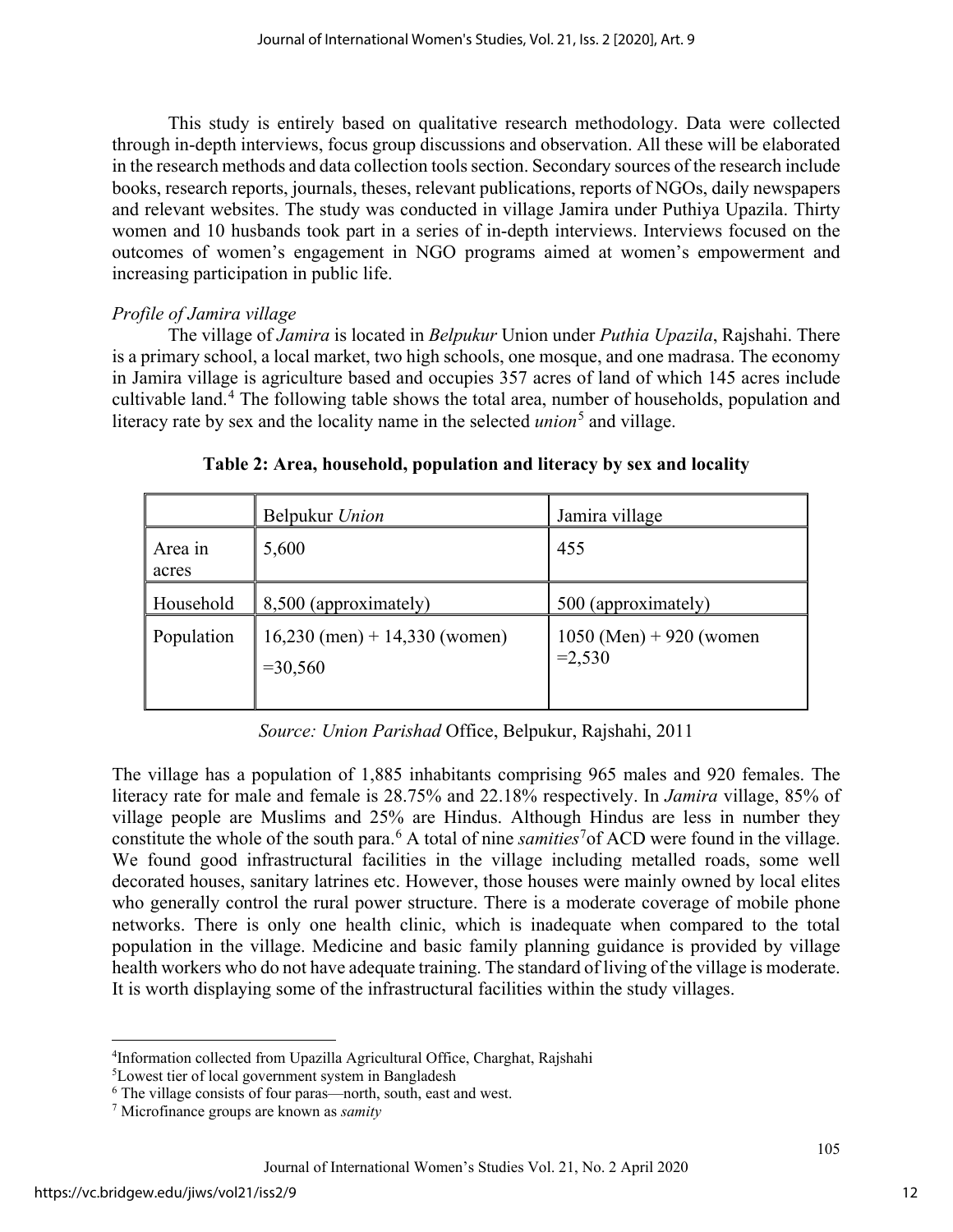Holtzhausen (2001) argues that triangulation is a powerful tool that strengthens the qualitative research design (p. 5). This study followed the triangulation method because different qualitative approaches in the data collection were used, involving multi-perspectives coming from both microfinance clients and NGO officials. Multiple qualitative data collection tools such as indepth interviews, FGD and participant observation were applied in order to ensure the validity of the research study. Triangulation is a safety net for any qualitative research. It establishes the validity of the data collected and diminishes any biases the researcher may have as a result of their prior knowledge or preconceived assumptions and theories (Creswell, 2012). As mentioned earlier primary data was collected from the microfinance clients (women), their family members (mostly husbands), NGO officials, social/community leaders including government officials using the following data collection tools:

#### *In-depth interviews*

Primary data consistent with the research objectives and questions was collected through in-depth interviews. This is a verbal technique for obtaining data directly from the primary source (Aminuzzaman, 1991, p. 82). In-depth interviews were conducted with woman borrowers, their family members (mostly husbands), NGO officials, government officials and community leaders. This method aided the collection of information that would help to provide insight into the processes by which microfinance might make a difference to the lives of borrowers.

Information relating to the operation of NGOs was collected through interviews with NGO officials working at the field level or at the headquarters of the organizations and also by attending their centre meetings. As this study focuses on the critical evaluation of microfinance on women's empowerment, an in-depth interview method was considered to be the most effective to obtain necessary data from all categories of respondents.

#### *Focus group discussions (FGD)*

Focus group discussions were conducted to understand and compare the views of women borrowers about the programs offered by two MF organizations. This method was very useful to collect more in-depth and additional information since culturally Bangladeshi people prefer collectivism rather than individualism.

#### *Observations*

Observations refers to a technique which operates by systematically selecting, watching, listening, reading and recording behaviour and characteristics of living beings, objects or phenomena (Islam, M. N., 2008). The observation method was also used for collecting data from the rural women. This method was very useful for collecting actual data about respondents' behaviour and attitudes during the process of my interviewing. I tried to examine the respondents' thoughts and attitudes regarding the impact of microfinance on their economic, socio-cultural and political life. The respondents' mind-set regarding domestic and wider decision making was also monitored. The data collection tools are described more elaborately in the following discussion.

#### **Findings and Analysis**

Findings pertain to the central question: does MF bring any changes in women's ability to participate in the public life? If so how?

The limited freedom of movement of rural women is rooted in a patriarchal society like Bangladesh. Rural women are confined within the four walls of their home to do all household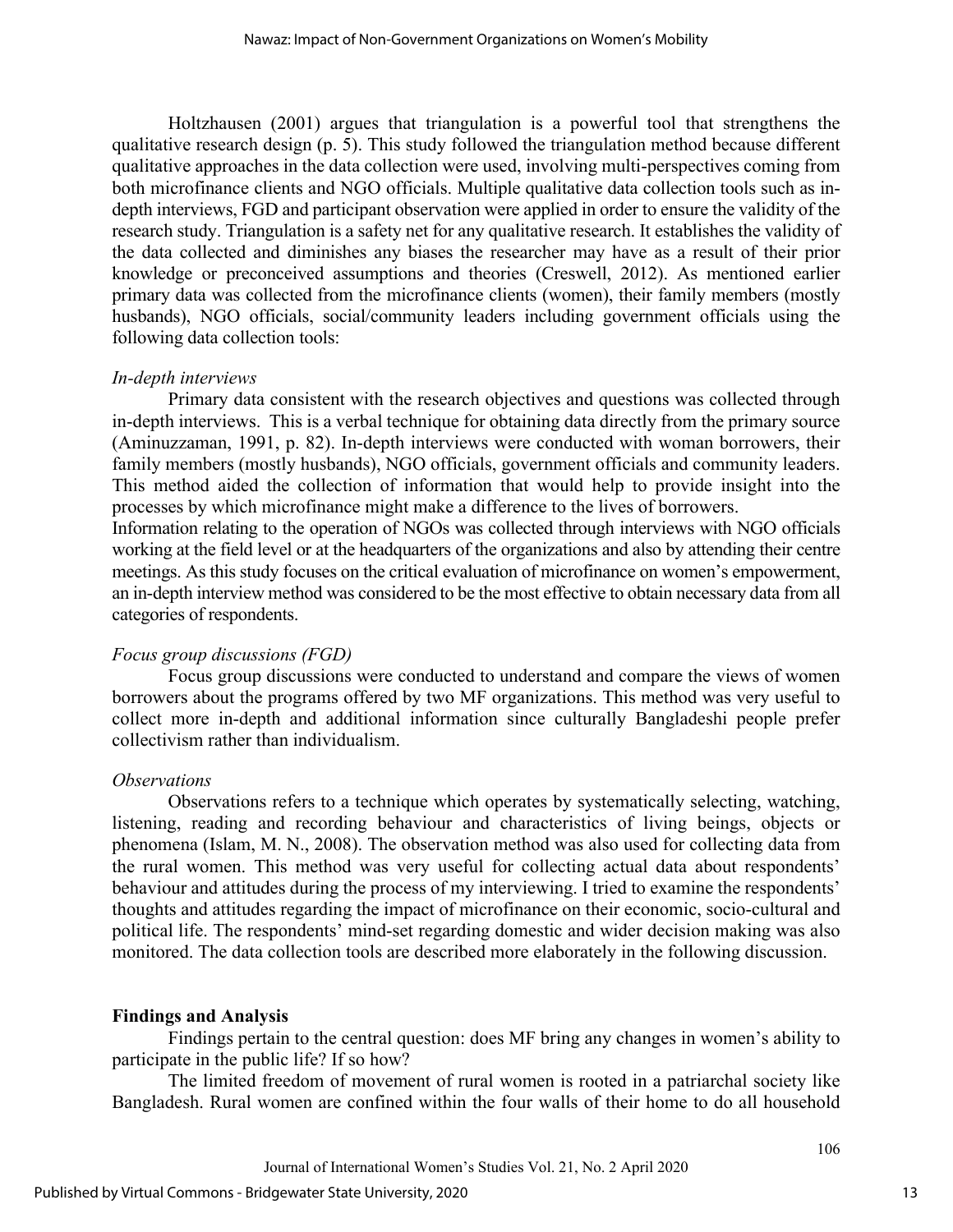chores. However, my field study revealed significant changes in the women's ability to be more active in the public domain. The microfinance program has brought positive changes in women's mobility, at least to some extent. In-depth interviews and focus group discussions revealed that most of the women respondents were unable to leave their homes before joining a microfinance program. It was not accepted by their male partners who simply did not allow their wives to go out of their homes or neighbourhoods. This situation changed for women after they joined a microfinance program as they were required to leave their homes regularly to make their loan repayments at centre meetings. Sometimes women also had to attend different training programs on health and social issues arranged by NGOs and these were held outside the village.

The study results demonstrate that women respondents now have more confidence when communicating with men because most of the field level NGO staff members whom they meet with quite frequently are males. Before their involvement in microfinance groups, many of these women used to stay behind their veil (*borkha*) when talking with males and most of them were unable to freely express themselves when they interacted with men. Now, they have gained more self-esteem and are more at ease when communicating with the opposite sex. Women's participation in groups and their increased economic contribution to the family has increased their ability to challenge the status quo. The women also reported that their husbands are more accepting of their increased freedom of movement. This freedom of movement has now become more accepted in rural communities. While conducting the FGD, Aleya $^8$  $^8$  (age 25) stated:

*Before joining the program, my life was miserable. I used to stay at home under my veil and my husband and other family members did not allow me to go outside. When I became a member of a microfinance program of ACD, primarily I had to avoid all of my family members even my husband to attend the meetings. Gradually their attitude towards my time away from home has changed. Now I feel I have more freedom to be independent.)* 

#### Firoza (Age 22) said,

*I was unable to leave my home before being member of a microfinance group as my husband and his family would not allow it. Now I have the freedom to go out with my group members to different places such as local hospitals and relatives' homes in the village. My husband and family members began to accept my independence. Last year I sang a song in a local cultural program. This freedom was beyond my imagination before being involved in the microfinance group* 

The following case study describes one woman's process of empowerment through her ability to move more freely in the public domain and participate in community activities:

### **Case Study: No longer confined at home**

*As I was a proactive member of ACD, the ACD officials always invited me to attend training in the local and national offices. I participated in different agricultural, pottery and poultry-based training courses. Currently I am operating a pottery business at the local market. I was also invited to participate in social awareness related training such as dowry, early marriage and domestic violence. Prior to my* 

<span id="page-14-0"></span><sup>8</sup> Pseudonyms have been used to protect respondents' identities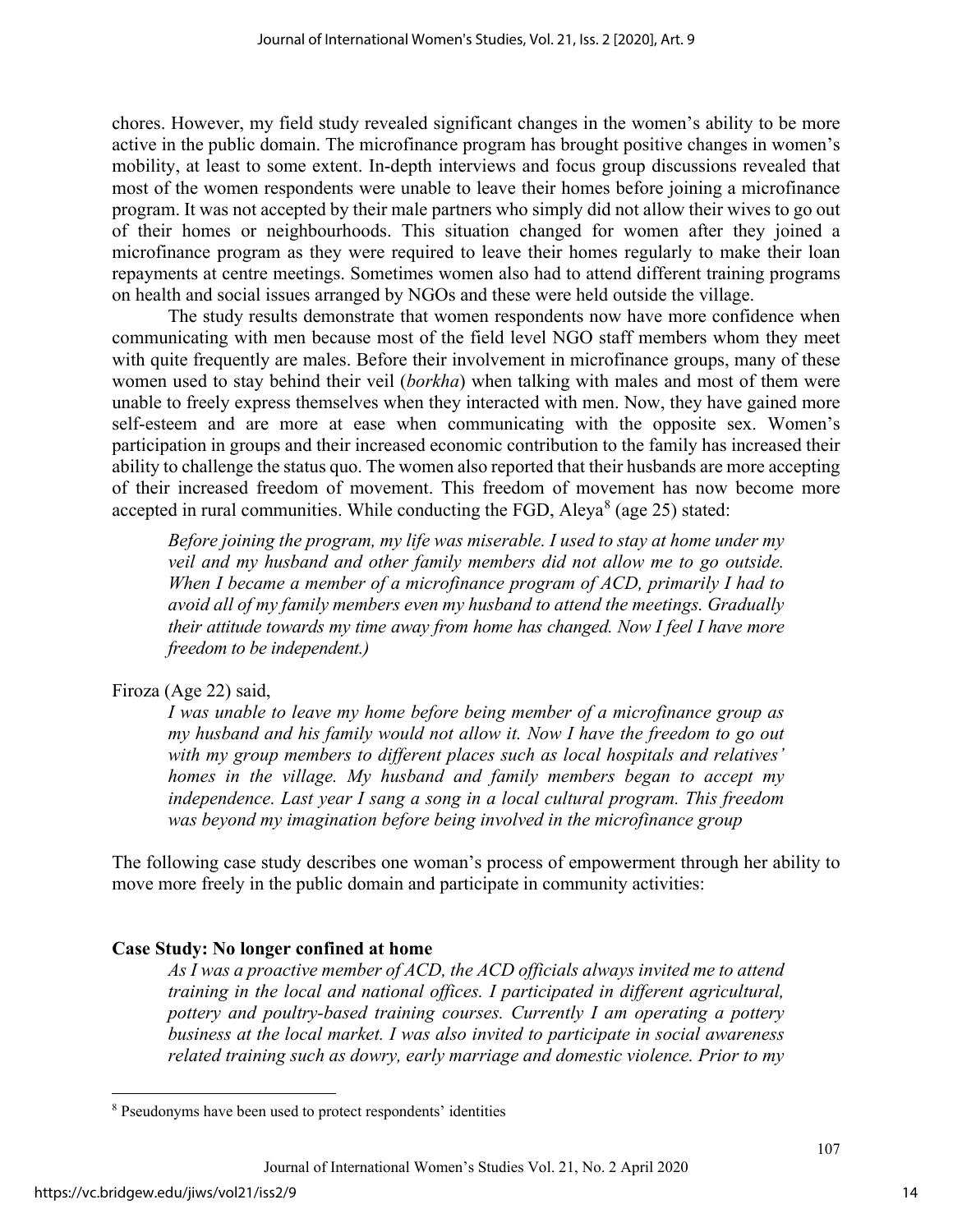*enrolment in microfinance I was treated as a religious outcast by village members. The males, especially old people, and even some females, were prejudiced against me and spread unkind comments about me. But I remained very confident in my beliefs and my work and trusted that eventually people in the village would change their attitudes and respect me. It was a struggle to gain acceptance. I invited some of the people to training sessions arranged by NGOs and they soon began to understand a different point of view. I have initiated some major changes in my village in last eight years. Women are now coming out from their homes and have become involved in various income-generating activities. Most of the boys and girls are now attending school. These changes would never have been possible before I joined the microfinance program and the various training opportunities offered by ACD (MC-06, in depth interview).*



### **Ruby Operating her pottery business**

*Source:* Field research

This is an example of partial empowerment. Ruby's experience (age 30) in the above photo, offers an example of one woman's empowerment in terms of her active life in the public domain. By operating her own pottery business and also becoming an active member of the NGO, she was able to bring positive changes not only to her own life but also to her community. However, this increased capacity for involvement at a community level has not transferred to all activities. One of the noteworthy findings of the study revealed that women are still restricted from taking part in activities such as visiting the cinema, city markets or a relative's place outside the village. They can, however, now visit their children's schools or a medical clinic for treatment.

The following case studies from some of the women I interviewed, illustrate the extent of women's independence in rural areas of Bangladesh. According to Majeda (Age 25),

*I am a long-standing member of ACD. Before my involvement in the microfinance program I was unable to leave my home. Now, I am able to travel to the NGO office to attend meetings, workshops and training arranged by ACD. I can also visit the* 

Journal of International Women's Studies Vol. 21, No. 2 April 2020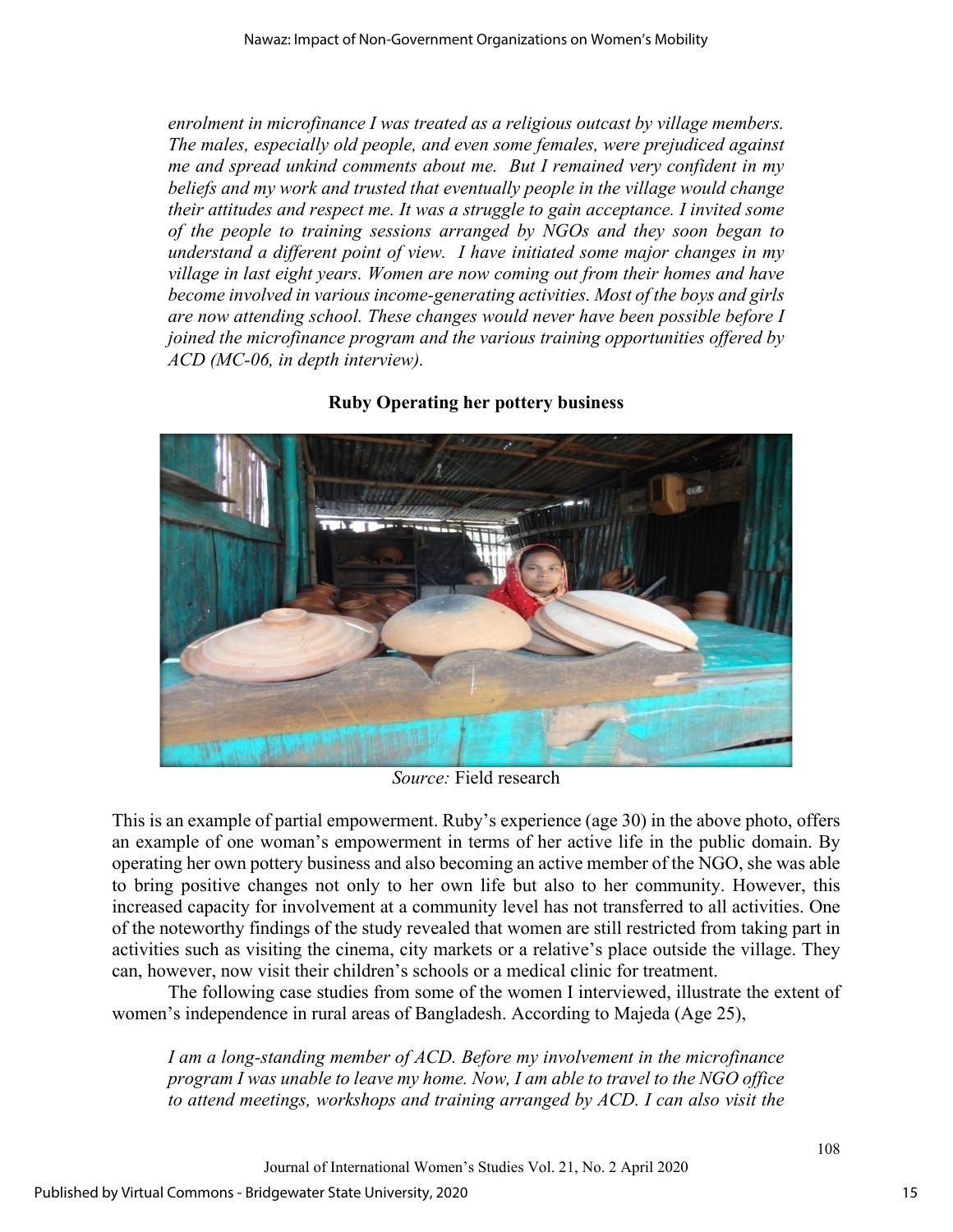*health care center if necessary. But I am still not permitted to go to the city market outside the village. It is not acceptable for women to visit these places as these are regarded as the male's domain.* 

Dola (Age 26) stated that,

*I have been involved in ACD for four years. I can still remember my life before I joined an NGO. I felt ashamed to communicate with anybody except my family members and I had to stay at home and do household chores. As soon as I joined an NGO, I had contact with many people, even male NGO officials. After attending a number of group meetings, gradually my freedom to travel away from my home increased. Now I not only go to centre meetings to make my loan repayments, but I also travel to other places such as my kids' schools. Sometimes the school requests that at least one parent attends school programs. In last three years I have attended but prior to that my husband used to do it and had to sacrifice his other important work. Now I always attend my kid's school program, and my husband prefers this and is now confident that I can do the work as perfectly he does.* 

Focus Group Discussions confirm that since their involvement in microfinance groups, around 38 (95%) women respondents are now free to visit different places within the village. This demonstrates how women's involvement in microfinance has facilitated their ability to move more freely in their neighbourhood. Critics may argue that women's improved mobility outside their homes is merely representative of a generational or social change. However, my research suggests that the women's participation in microfinance is a catalyst that has sped up social change within society in general and particularly within the lives of women. Women respondents commented that their mothers' life styles were more confined than theirs. They also confirmed that their own lives were comparatively more confined prior to their participation in microfinance groups.

The field study revealed that women's participation in group meetings in particular, improved their ability to move more freely outside their homes into their immediate neighbourhood. This freedom eventually led to their ability to visit other neighbourhoods, the village markets or the hospital if necessary. Thirty-five percent of the women respondents reported visiting different places out of their village to attend economic, social and legal training offered by NGOs. This initial independence gradually increased their self-confidence and gave them the courage to visit other public places. Their movement in the public domain is now increasingly being accepted by their family members and society in general.

Although most rural women are still restricted from visiting city areas, microfinance has brought about positive changes with respect to their ability to independently visit public places such as their children's schools or the village health complex in case of an emergency. The paper argues that some women travel more freely to public places than those of the other groups. These particular women also have a good relationship with people at the village market due to their business achievements and enjoy more privileges such as attending various training programs in city areas that are offered by NGOs. Even with this improved freedom, women in all groups, still have to ask permission from their husbands when they wish to leave their home to visit public places. Whilst microfinance has brought about some positive changes, most of the women are still mainly confined within their villages.

In this paper, I have demonstrated that the level of women's empowerment is improved when their household level empowerment is translated to increased empowerment at the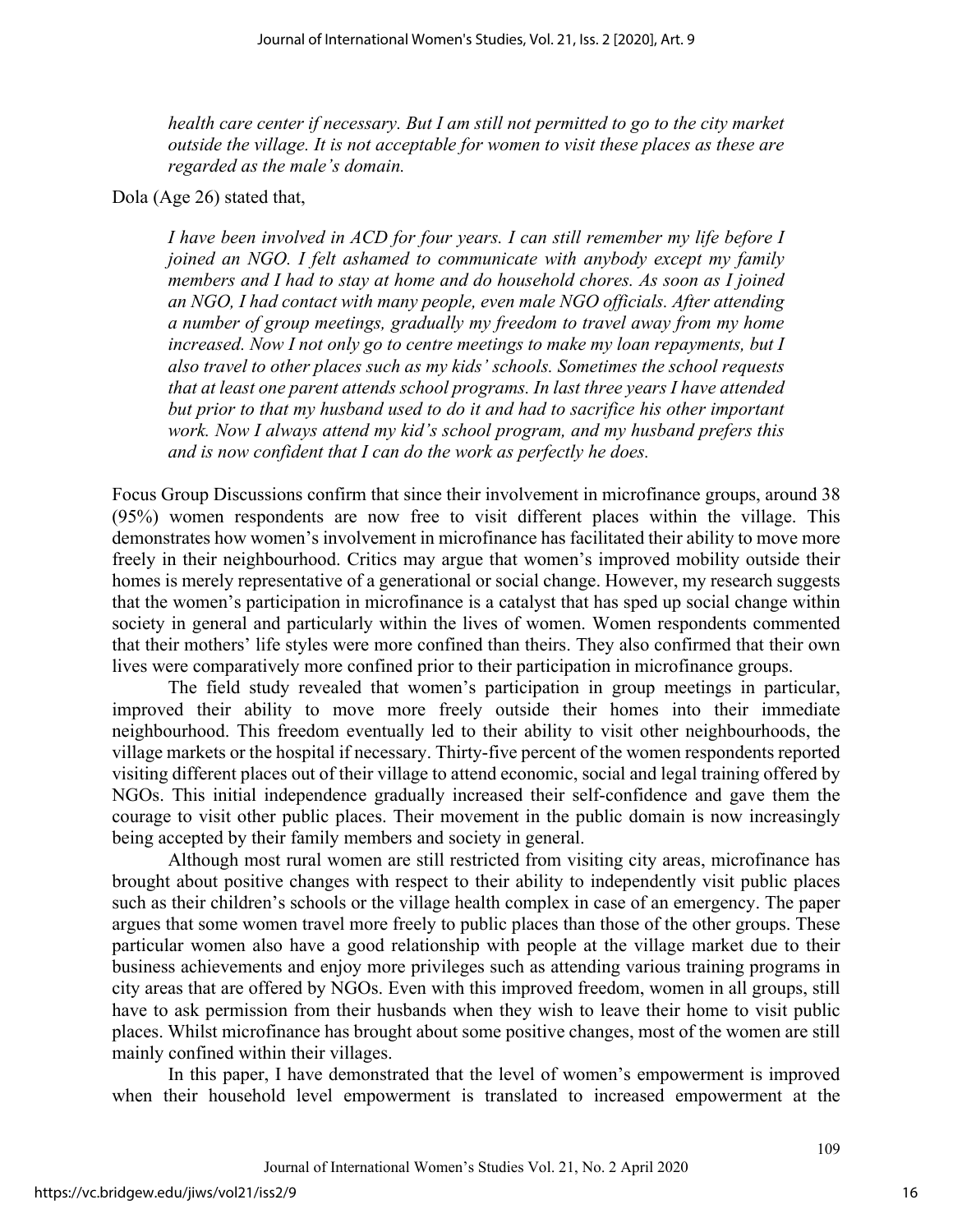community level. One of the significant aspects of women's community-level empowerment is their increased mobility in the public domain. Most of the women continue to be discriminated against due to their unpaid domestic work burdens, the unfair labour market, and an unfavourable atmosphere for engaging in local politics. It is important to understand how resources are distributed, as empowerment should be analysed in the context of power at both the structural and relational levels. To improve this situation, increased economic opportunities need to be created at the market level. The government, media, and NGOs need to work together with a common aim of promoting gender equality and women's empowerment in all sectors of the country. A comprehensive and holistic approach is required to change the gender biased attitudes and mind sets that still exist at all levels of the community.

#### **Conclusion**

Women's empowerment is a complex process, which will not be solved merely by providing financial support. Microfinance should not be seen as a 'magic bullet' that can solve the scourge of poverty and gender discrimination overnight. However, microfinance can work as a catalyst in reducing the vulnerability of poor households and can place women in a better position to negotiate gender relations. The paper sheds light on the improved women's participation in public life which is one of the significant socio-economic indicators of women's empowerment. Although women's empowerment is a complex issue, in most of the cases microfinance has had some positive impacts on households that have had access to it.

The paper clearly reveals that microfinance works well when it is combined with education, financial and social training. The findings of the paper will contribute to knowledge about women's empowerment because other research that focuses on financial dimension of women's empowerment, this paper sheds light on the social dimension of women's empowerment. The paper also argues that the new knowledge has contributed to women's liberation and equality. At the household and community level, rapid changes have been observed in the lives of marginalized groups, although these have not yet flowed through to the local government level. As women gain the confidence to leave their homes and become more involved in community activities, it is fair to expect a future increase in their participation in both political and strategic domains. Findings indicated that when women became involved in these NGOs, that their participation in public life increased. Women with education and training had significantly higher mobility in public life than other women. This was because these women had knowledge that equipped them to utilize the benefits of NGO programs more effectively in the first place. Conversely the husbands' education and training, or participation with NGOs, had no positive impact on the women's mobility. Findings suggest that more work is needed with Bangladeshi men in making them into effective allies in the women's struggles.

Microfinance is not shaped by women's movement of Bangladesh rather it emerged as a tool to reduce poverty. However, apart from reducing poverty, it has impact on women since the clients of microfinance are women. The paper argues that microfinance has brought rural women onto the first rung of the development ladder and it has also opened-up increased community possibilities for some. However, women's equality, solidarity and higher levels of empowerment will only be possible when the government, media and other development organizations collaborate with NGOs and work together with a similar agenda.

The new knowledge of women's empowerment has led NGOs to learn from their failures, closely consider any criticisms levelled at their programs, and modify their policies where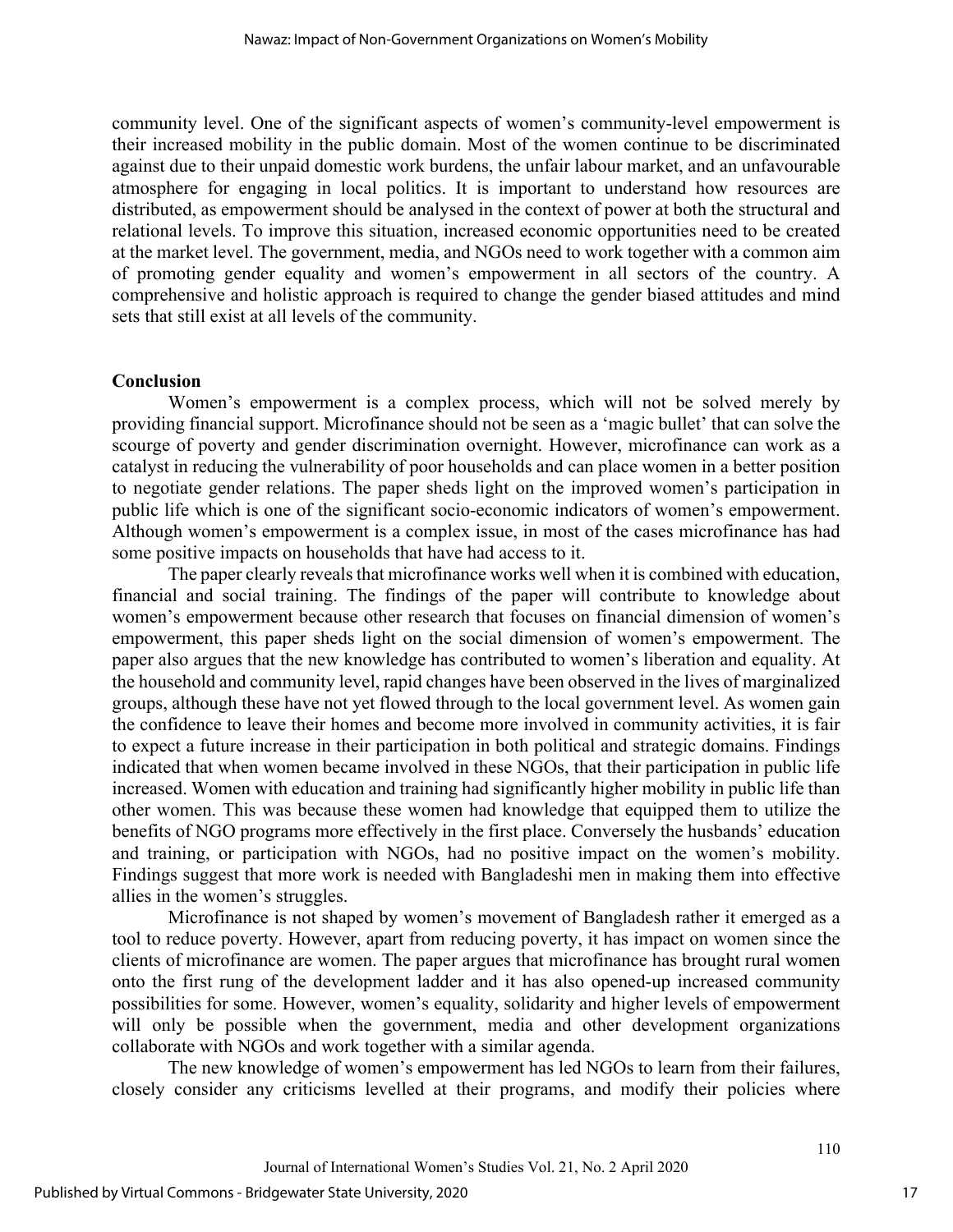necessary. In the interests of promoting women's empowerment in Bangladesh, I trust that the issues, factors and policy suggestions in this paper will create a new avenue for dialogue between NGO officials, development agencies and the government that will hopefully lead to the introduction of improved and widespread policies, not only for microfinance programs but also beyond microfinance. It is my aim to make my research publicly available so that policy makers, researchers and development practitioners can revamp their policies and consider the gender and human impacts of each, and every policy they make. All the themes, arguments and suggestions of this study could also be applied to similar socio-economic contexts.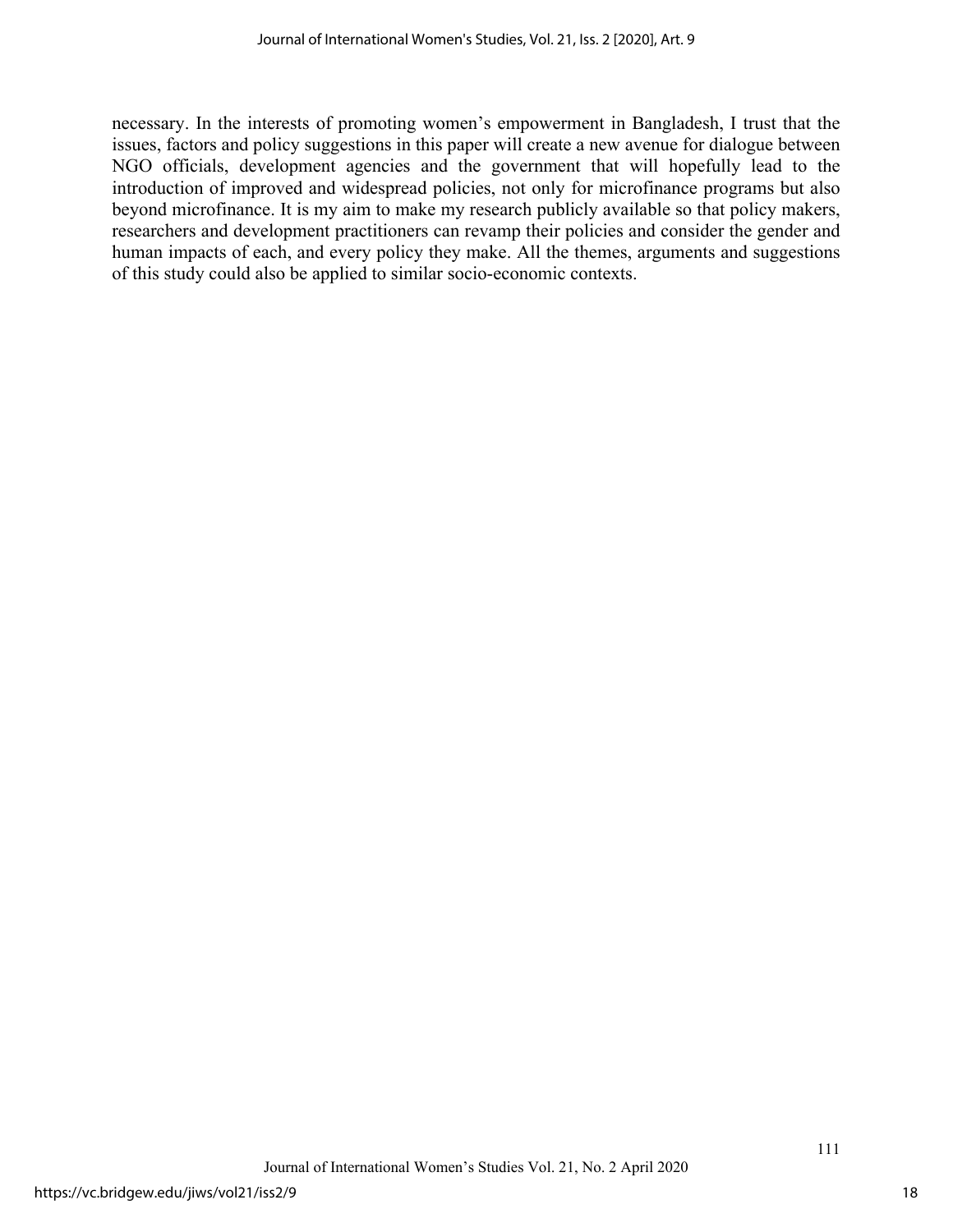#### **References**

- ACD (2011). Annual Report
- ACD (2003). Credit Manual
- Aminuzzaman, M. S. (1991). Introduction to social research. Dhaka: Bangladesh Publishers.
- Begum, A. (2003). Government-NGO interface in development management: Experiences of selected collaboration models in Bangladesh. Dhaka: A. H. Development Publishing House.
- Creswell, J. W. (2012). Educational research: Planning, conducting and evaluating quantitative and qualitative research. Upper Boston, MA: Pearson Education
- Denzin, N. K., & Lincoln, Y. S. (2000). Handbook of qualitative research. California: Sage Publishing.
- Efroymson, D., Biswas, B., & Ruma, S. (2007). The economic contribution of women in Bangladesh through their unpaid labour. Retrieved May 24, 2015 from http://healthbridge.ca/Bangladesh%20summary%20report%20final.pdf.
- Ellingson, L., & Ellis, C. (2008). Autoethnography as constructionist project. In J. A. Holstein & J. F. Gubrium (Eds.), Handbook of constructionist research (pp. 445-466). New York: Guilford Press.
- Goswami, A. (1998). Empowerment of women in Bangladesh. Journal of Empowerment, 5, 45-70.
- Holtzhausen, S. (2001). Triangulation as a powerful tool to strengthen the qualitative research design: The resource based learning career preparation program (RBCLCPP) as a case study. Paper presented to the Higher Education Close Up Conference 2. Lancaster University, Lancaster, UK.
- Islam, M. N. (2008). An introduction to research methods: a handbook for business and health research. Dhaka: Mullick & Brothers.
- Kabeer, N., Milward, K., & Sudarshan, R. (2013). Organizing women workers in the informal economy. Gender & Development, 21(2), 249-263.
- Korten, D. C. (1991). The role of nongovernmental organizations in development: Changing patterns and perspectives. In S. Paul & A. Israel (Eds.), Nongovernmental organizations and the World Bank. Washington: World Bank Publications.
- Mahtab, N. (2007). Women in Bangladesh: from inequality to empowerment. Dhaka: A. H. Development Publishing House.
- Malhotra, A., Schule S. R., & Boender, C. (2002). Measuring women's empowerment as a variable in international development. Background paper prepared for the World Bank workshop on poverty and gender: New Perspective.
- March, C., Smyth, I., & Mukhopadhyay, M. (1999). A guide to gender-analysis frameworks. Oxford: Oxfam Publishing.
- Nawaz, M. S. (2007). An evaluation of microcredit as a strategy to reduce poverty and empower women: A case study of three microcredit programs in Bangladesh. Unpublished doctoral thesis, Flinders University - Adelaide, Australia.
- Parvin, S., & Akhtar, R. (2002). Problems and prospects of entrepreneurship development in Bangladesh. Dhaka: A H Development Publishing House.
- Rahman, A. K. M. M. (2010). NGO and development: Myth and reality. Dhaka: AH Development Publishing House.
- Sarkar, A. R. (2000). Women in microcredit and their empowerment: Case study of BRAC societies under Sherpur Upazila of Bogra District. Bogra: Tajma Art Press.